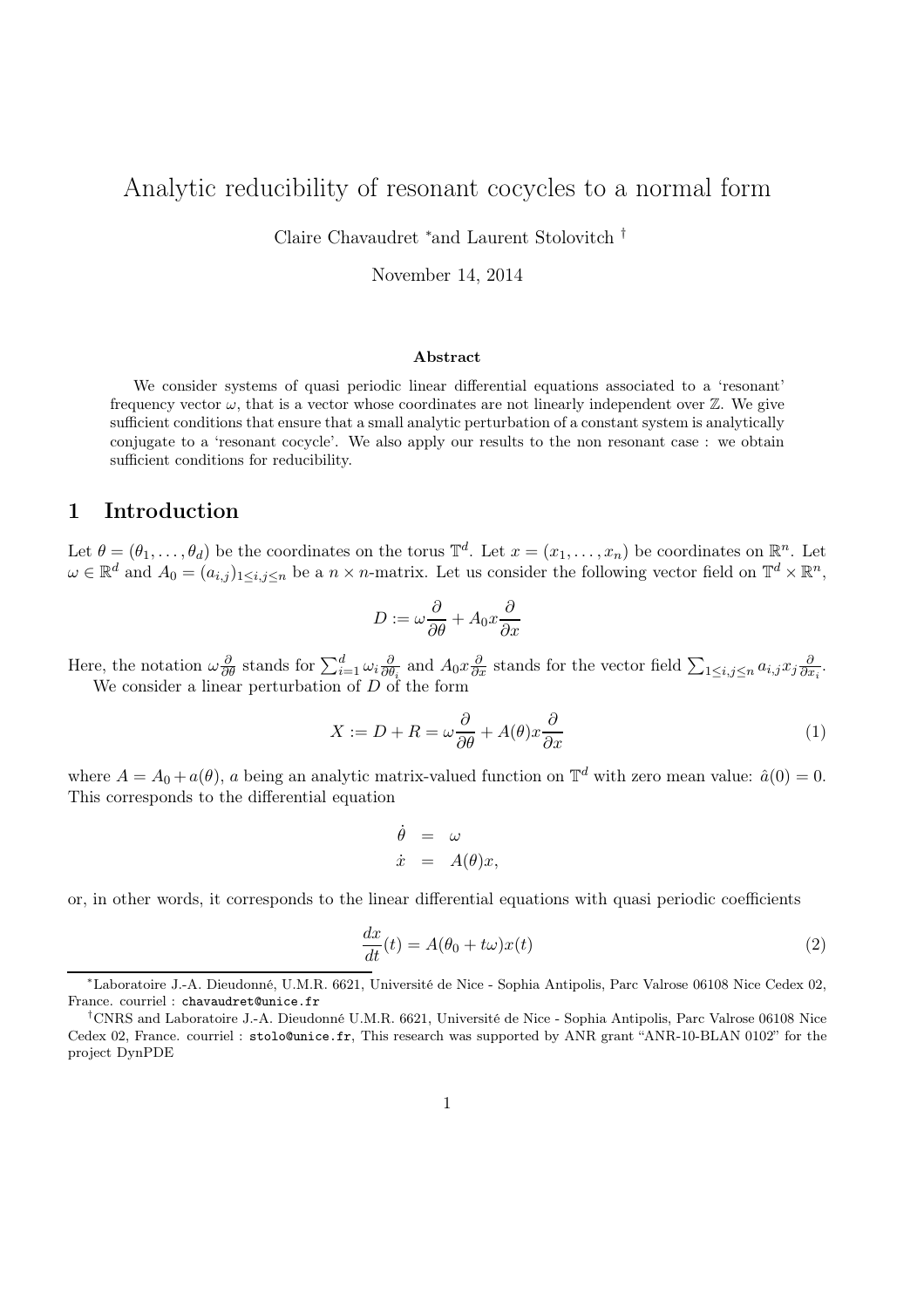for some initial  $\theta_0 \in \mathbb{T}^d$ . On this vector field, there is a natural action by linear diffeomorphisms over the torus: if  $Z: \mathbb{T}^d \to gl_n(\mathbb{C})$  is a matrix-valued function with zero mean value, we can consider the (linear) change of variables  $Z = (\text{Id}_n + X(\theta))Y$  over the torus. It conjugates (2) to

$$
\frac{dx}{dt}(t) = A'(\theta_0 + t\omega)x(t).
$$
\n(3)

where  $A'$  is the matrix valued function satisfying to

$$
DX(\theta).\omega = A(\theta)(\mathrm{Id}_n + X(\theta)) - (\mathrm{Id}_n + X(\theta))A'(\theta).
$$
\n(4)

This can readily be seen by differentiating with respect to  $t$ , the quantity

$$
Z(\theta_0 + t\omega) = (\text{Id}_n + X(\theta_0 + t\omega))Y(\theta_0 + t\omega)
$$

We will denote  $DX(\theta) \omega$  by  $\partial_{\omega}X(\theta)$ .

We are interested in the problem of analytic classification with respect to such a group action. A case of particular interest is the one for which the cocycle A can be transformed to a constant matrix. In that situation, we say that  $A$  is **reducible**. The regularity class of the transformations used is important. This reducibility phenomenon is well known for cocycles over the circle (Floquet theory, see [Arn80][chap. 26]). When the base is a higher dimensional torus, the situation is much more complicated. The frequencies  $\omega = (\omega_1, \dots, \omega_d)$  are usually assumed to be linearly independent over Z. In that case, they are also assumed to satisfy a 'Diophantine' condition.

Most known results consider the case where the 'fiber' has dimension  $n = 2$ . In that case, the rotation number [JM82] of the cocycle can be defined. The rotation number is a very useful quantity since its arithmetical properties determine whether the cocycle can be reduced or not: in the analytic category, [Eli92] proved reducibility for Schrödinger cocycles with a large energy or a small potential, under a Siegel-type Diophantine condition on the frequency vector and on the rotation number; a similar result was obtained in [CM12] under weaker arithmetical conditions, namely, Brjuno-Rüssmann conditions, on the frequencies and on the rotation number. Non-perturbative versions of Eliasson's results were also obtained: the article [AK06] gives a description of Schrödinger cocycles with a recurrent Diophantine frequency vector for almost every energy.

In a higher dimensional fiber, reducibility results and reducibility criteria were obtained in [Kri99a, Kri99b] when the fiber is in a compact Lie group; in particular, reducibility in full measure for a oneparameter family of cocycles under non-degeneracy conditions and the equivalence between reducibility and compactness of the iterates. The authors of [HY08] proved a similar result in the non compact case. Almost reducibility of cocycles in any dimension, that is, the possibility of conjugating them to a cocycle arbitrarily close to a constant, was also proved in a perturbative framework in [Eli01] and improved in [Cha13]. However, positive reducibility results still seem to depend on the existence of a rotation number, or on strong spectral assumptions as in [MS65].

The previously mentioned articles all require Diophantine or Brjuno conditions on the frequency vector. In [ZW12] and in [AFK11], the case of a liouvillean frequency vector was considered. However, the results are only stated for a one or two-dimensional frequency vector.

In this article, we shall consider analytic cocycles over a torus  $\mathbb{T}^d$  with a fiber of any dimension  $n.$  We consider them as 'small' perturbations of constant cocycles. We consider the general case where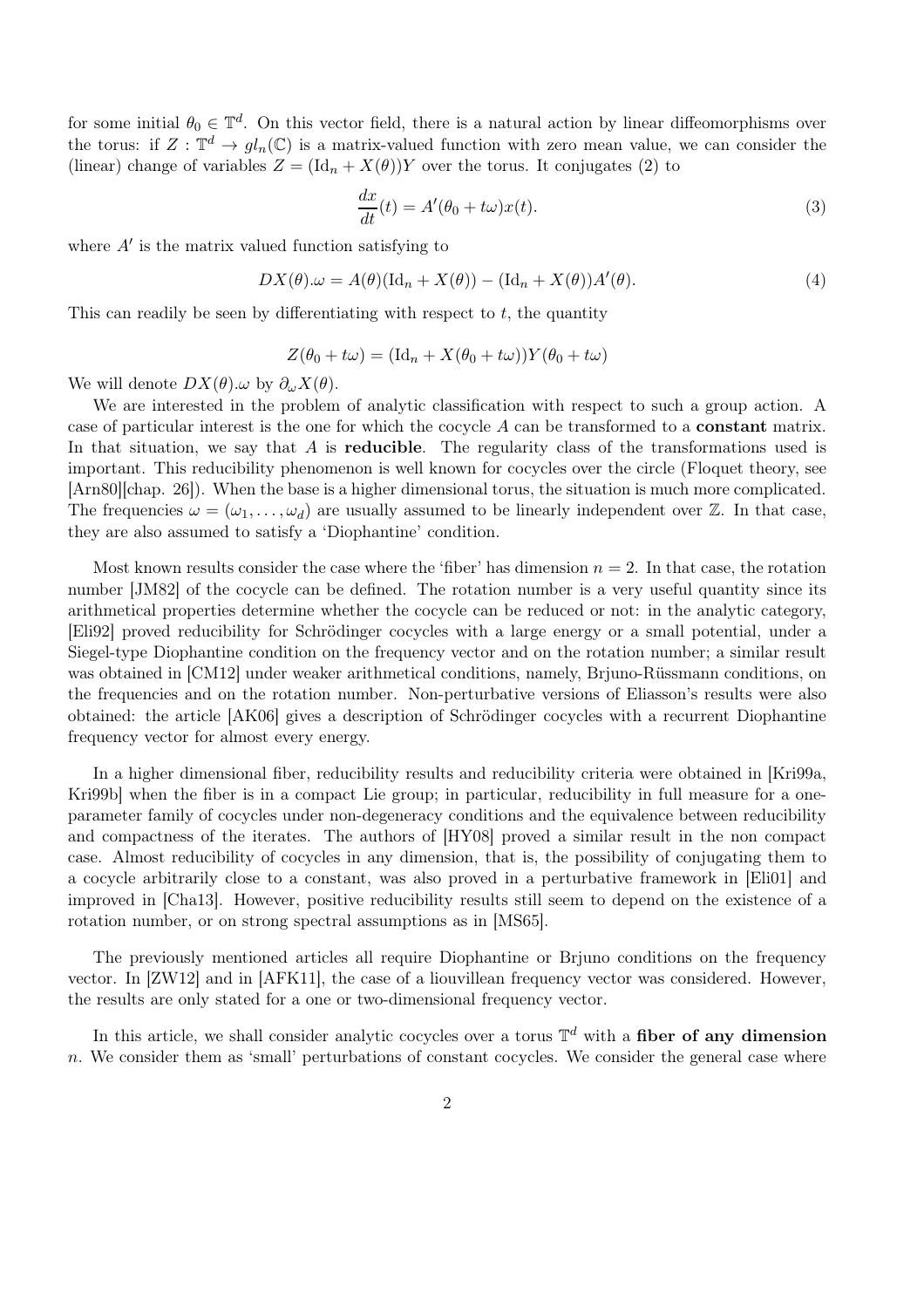the frequencies might be linearly dependent over  $\mathbb{Z}$ , that is there are **resonances**. We cannot expect such a general cocycle to be reducible over the torus. We shall give sufficient conditions that ensure that the cocycle is analytically conjugate to an analytic resonant cocycle, that is a cocycle in which Fourier modes  $e^{i\langle k,\theta\rangle}$ , depend only on the resonances relations of the frequencies, that is  $\langle k,\omega\rangle=0$ . In particular, a resonant cocycle is constant along resonant trajectories of the torus.

Our first result concerns perturbations of a diagonal matrix with separated spectrum, and can be viewed as a generalization of [MS65] and [Adr62].

**Theorem 1.1.** Let  $A_0$  be a diagonal matrix with eigenvalues  $\lambda_1, \ldots, \lambda_n$  having distinct real parts and let  $C = \min_{j \neq k} Re\lambda_j - Re\lambda_k > 0$ . Assume that  $\omega$  is very weak with exponent  $R > 0$  (see definition 2.8). Let  $r > R$  and let a be a  $C_r^{\omega}$  matrix valued function with zero mean value. There exists  $\varepsilon_0(r, n, d, \omega, C)$ such that if  $|a|_r \leq \varepsilon_0$ , then the system whose coefficients are  $A_0 + a$  can be analytically conjugated to a system whose coefficient matrix is resonant and diagonal.

**Corollary 1.2.** Under assumptions of the previous theorem, equation  $(1)$  is analytically reducible to a constant cocycle on each level set  $\cap_i {\theta \mid \langle m_i, \theta \rangle} = constant_i$ .

Corollary 1.3. Under assumptions of the previous theorem and if there is no resonances relations (i.e.  $\mathcal{R} = \{0\}$ , then the cocycle A is analytically reducible.

This result is due to L. Adrianova [Adr62] and to Mitropolskii-Samoilenko ([MS65]) when the frequencies satisfy a Siegel's type small divisors condition. In our result, we only require a much weaker condition (even much weaker than Brjuno-Rüssmann condition).

The second main result considers triangular perturbations of a constant system.

**Theorem 1.4.** Let S be a diagonal matrix which satisfies a second Melnikov condition away from the resonances (see definition 2.9). Let F be a  $C_r^{\omega}$  matrix valued function, with upper triangular and nilpotent values. There exists  $\varepsilon_0(n, d, \omega, S, r)$  such that if  $|F - \hat{F}(0)|_r \leq \varepsilon_0$ , then the system whose coefficients are given by  $S + F$  can be analytically conjugated to a system whose coefficients matrix is resonant, upper triangular and commuting with S.

As a consequence, we obtain a decomposition into analytic invariant subbundles of the initial cocycles defined by the unperturbed constant cocycle.

Next we will consider strongly commuting perturbations, i.e perturbations which commute with the constant part and also such that their various Fourier modes all commute with each other (see definition 5.1).

**Theorem 1.5.** Assume that the vector  $\omega$  is very weak with exponent  $R > 0$ . Let  $A_0 \in gl(n, \mathbb{C})$ . Let  $r > R$  and let  $F \in C_r^{\omega}$  be matrix valued and strongly commuting, and such that all Fourier modes of F commute with  $A_0$ . There exists  $C(\omega, A_0, r, n, d)$  such that if  $|F|_r \leq C$ , then the system  $A_0 + F$  is reducible to a resonant system  $A_{\infty}(\theta)$  which commutes with  $A_0$ .

Notice that, under this strong algebraic condition on the perturbation, no second Melnikov condition is needed since most small divisors will be avoided. In the last section, we shall consider similar statements under assumptions that the cocycles belongs to a Lie sub algebra of matrices.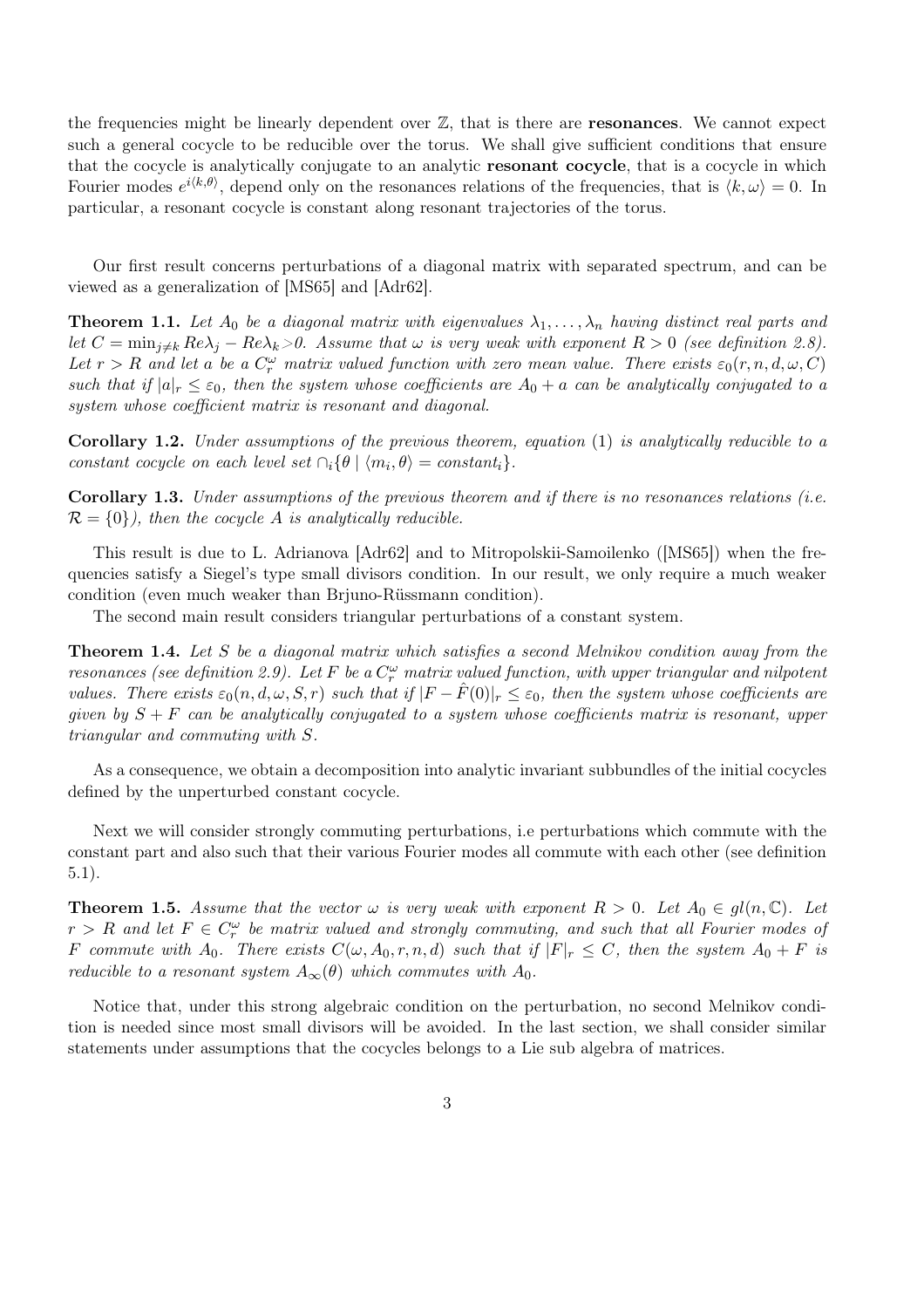We shall also apply our results to a non-resonant situation to obtain sufficient conditions that ensure analytic reducibility. Our proofs are based on a Newton-KAM scheme whose convergence is due to the control of the small divisors of the initial unperturbed constant cocycle.

Acknowledgement We would like to thank Nikos Karaliolios who suggested the scheme of this final proof of theorem 1.1. It happens that, finally, this allowed us to strongly weaken the diophantine condition used. We would also like to thanks Hakan Eliasson who suggested the very short and elegant proof of theorem 1.5. We also would like to thank the annonymous referees for helping us providing a better text.

### 2 Notations and assumptions

**Definition 2.1.** The vector  $\omega$  is said to be **resonant** if there exists  $m_1, \ldots, m_s \in \mathbb{Z}^d$  linearly independent over  $\mathbb Q$  such that  $\langle m_i, \omega \rangle = 0, i = 1, \ldots, s$ , and if  $\langle k, \omega \rangle = \omega_i$  then  $k = E_i + \sum_{j=1}^s l_j m_j$  where the  $l_j$ 's are integers and  $E_i$  is the ith-unit vector of  $\mathbb{Z}^d$ . We shall denote by R the Z-module generated by the mi's. We define an equivalence relation  $\sim$  on  $\mathbb{Z}^d$  by

 $k_1 \sim k_2 \Leftrightarrow \exists l \in \mathbb{Z}^s, k_1 = k_2 + l \cdot m \Leftrightarrow k_1 - k_2 \in \mathcal{R}$ 

The equivalence class of an integer vector v will be denoted by  $\langle v \rangle$ .

**Remark 2.2.** A sum is defined on equivalence classes as follows:  $\langle u \rangle + \langle v \rangle = \langle u + v \rangle$ ; this is well defined since  $u \sim u', v \sim v' \Rightarrow u + v \sim u' + v'.$ 

Definition 2.3. A function f defined on the torus is said to be resonant if its Fourier series has only modes which are proportional to the  $m_j$ 's, i.e.  $f = \sum_{l \in \mathbb{Z}^s} f_l e^{i \langle l \cdot m, \theta \rangle}$ , where  $l \cdot m$  stands for  $l_1 m_1 + \cdots + l_m$  $l_s m_s$ . In that case, we shall write  $f_{res}$  to notify this fact.

**Definition 2.4.** Let  $\mathcal{H}_{(v)}$  be the subspace of functions f defined on the torus whose elements only have Fourier modes in  $\langle v \rangle$ .

**Remark 2.5.** For all function f continuous on the torus, there exists a unique decomposition  $f =$  $f_{res} + f_{nr}$  where  $f_{res}$  is resonant and  $f_{nr}$  does not have any harmonics in the lattice R generated by the  $m_j$ 's. More generally, there is a natural decomposition of the space of continuous functions on the torus into subspaces  $\mathcal{H}_{\langle v \rangle}$ :  $f = \sum_{\langle v \rangle \in \mathbb{Z}^d/\sim} f_{\langle v \rangle}$ . With this notation,  $f_{res}$  coincides with  $f_{\langle 0 \rangle}$ . Note that  $\mathcal{H}_{\langle v \rangle} \cdot \mathcal{H}_{\langle v' \rangle} \subset \mathcal{H}_{\langle v+v' \rangle}$  .

**Definition 2.6.** For a function f defined on  $\mathbb{T}^d$  (be it matrix-valued or scalar-valued), if the Fourier modes of f belong to a finite number of equivalence classes, then we shall denote by  $\deg F$  the **degree** of f, i.e the smallest integer such that all equivalence classes of Fourier modes of f have a representative  $v = (v_1, \ldots, v_d)$  with length  $|v_1| + \cdots + |v_d| \leq \deg F$ .

When necessary, for a matrix-valued function  $F$ , we will denote by  $F_{diag}$  its diagonal part.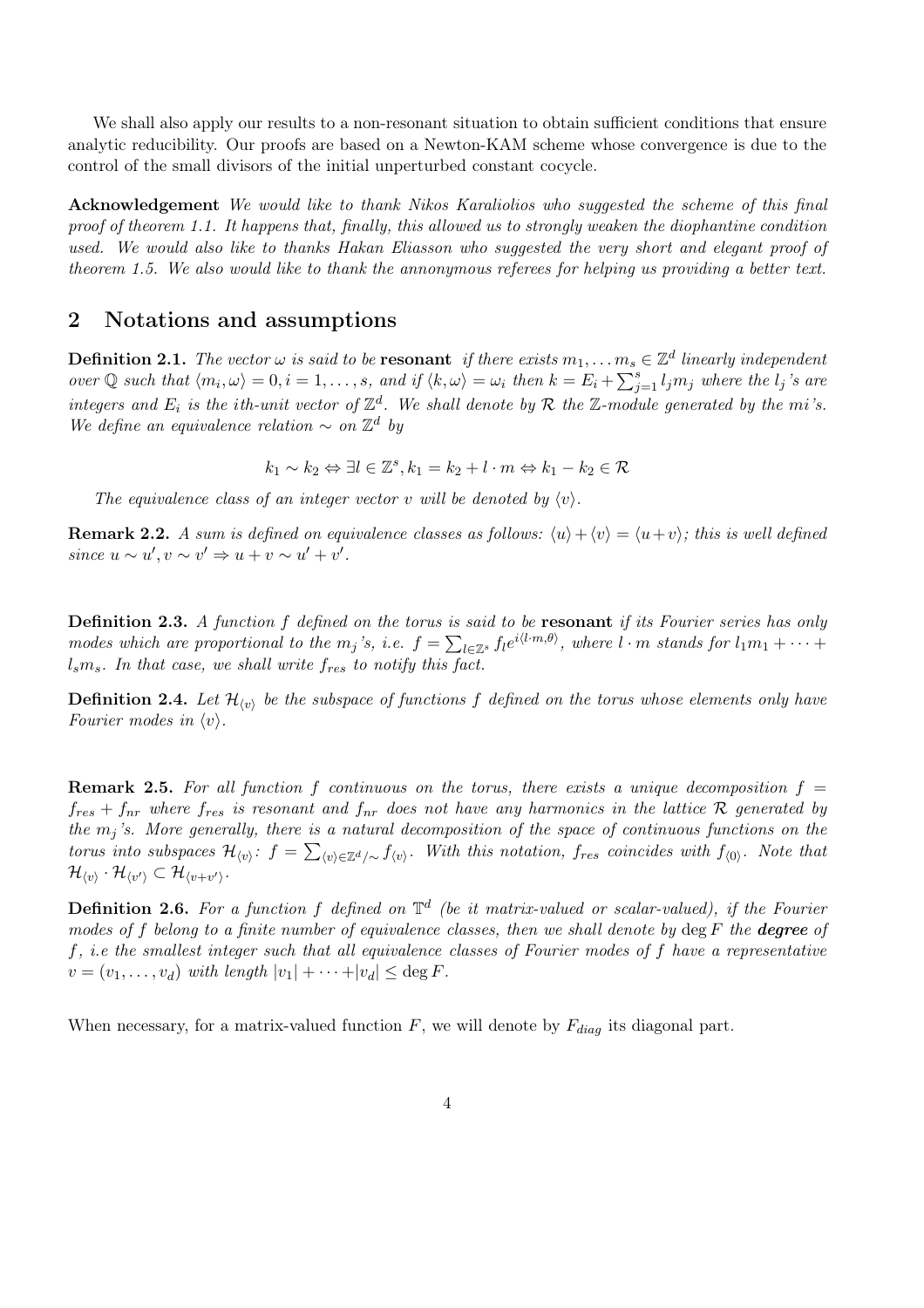We will consider the Banach space  $C_r^{\omega}$  of (matrix valued) functions which are analytic on a neighborhood  $\{|\text{Im }\theta| \leq r\}$  of the torus such that

$$
|f|_r:=\sum_{\langle v\rangle\in\mathbb{Z}^d/\sim}|f_{\langle v\rangle}|_r<+\infty,\quad |f_{\langle v\rangle}|_r:=\sup_{|\mathrm{Im}\,\theta|\leq r}||f_{\langle v\rangle}(\theta)||
$$

where  $||.||$  denotes the operator norm on  $\mathbb{R}^n$  or  $\mathbb{C}^n$ . We notice that this norm is sub-multiplicative, i.e.  $|fg|_r \leq |f|_r|g|_r.$ 

**Assumption 2.7.** The function A in equation (1) is analytic in a neighborhood of the torus (in fact, in a complex strip around the real d-dimensional plane) so there exists  $r > 0$  such that  $A \in C_r^{\omega}$ .

**Definition 2.8.** We shall say that the frequency vector  $\omega$  is very weak if there exist  $R > 0, K > 0$ such that for all  $k \in \mathbb{Z}^d$  with  $\langle k, \omega \rangle \neq 0$ , then

$$
|\langle k, \omega \rangle| \ge K e^{-R|k|}.\tag{5}
$$

If this holds, the number R is simply called the exponent of  $\omega$ .

This kind of very weak condition also appeared in different context in [Sto97].

**Definition 2.9.** We shall say that  $A_0$  is a **Melnikov matrix** or satisfies the second Melnikov condition away from the resonances if there exist a constant  $\kappa'$  and a strictly increasing differentiable function  $g': [1, +\infty[ \rightarrow \mathbb{R}^{*+}$  satisfying

$$
\int_{1}^{\infty} \frac{\ln(g'(t))}{t^2} dt < +\infty
$$

such that for all pair  $(\alpha, \beta)$  of eigenvalues of  $A_0$ , and all  $m' \in \mathbb{Z}^d$  such that  $i\langle m', \omega \rangle - \alpha + \beta \neq 0$ , then

$$
|\alpha - \beta - i\langle m', \omega \rangle| \ge \frac{\kappa'}{g'(|m'|)}.
$$
\n(6)

We shall also say that  $A_0$  is Melnikov up to order  $N \in \mathbb{N}$  if Equation (6) holds for all m' with  $|m'| \leq N$ .

**Remark 2.10.** If  $A_0$  is a Melnikov matrix, then in particular  $\omega$  satisfies a Brjuno-Rüssmann arithmetical condition away from the resonances, which is weaker than Siegel's diophantine condition, and was used for instance in [CM12].

### 3 Analytic conjugation to a normal form: the separated diagonal case

Let us make an extra assumption:

**Assumption 3.1.**  $A_0 = diag(\lambda_1, ..., \lambda_m)$  is diagonal with eigenvalues having distinct real parts.

The main result of this section is the following :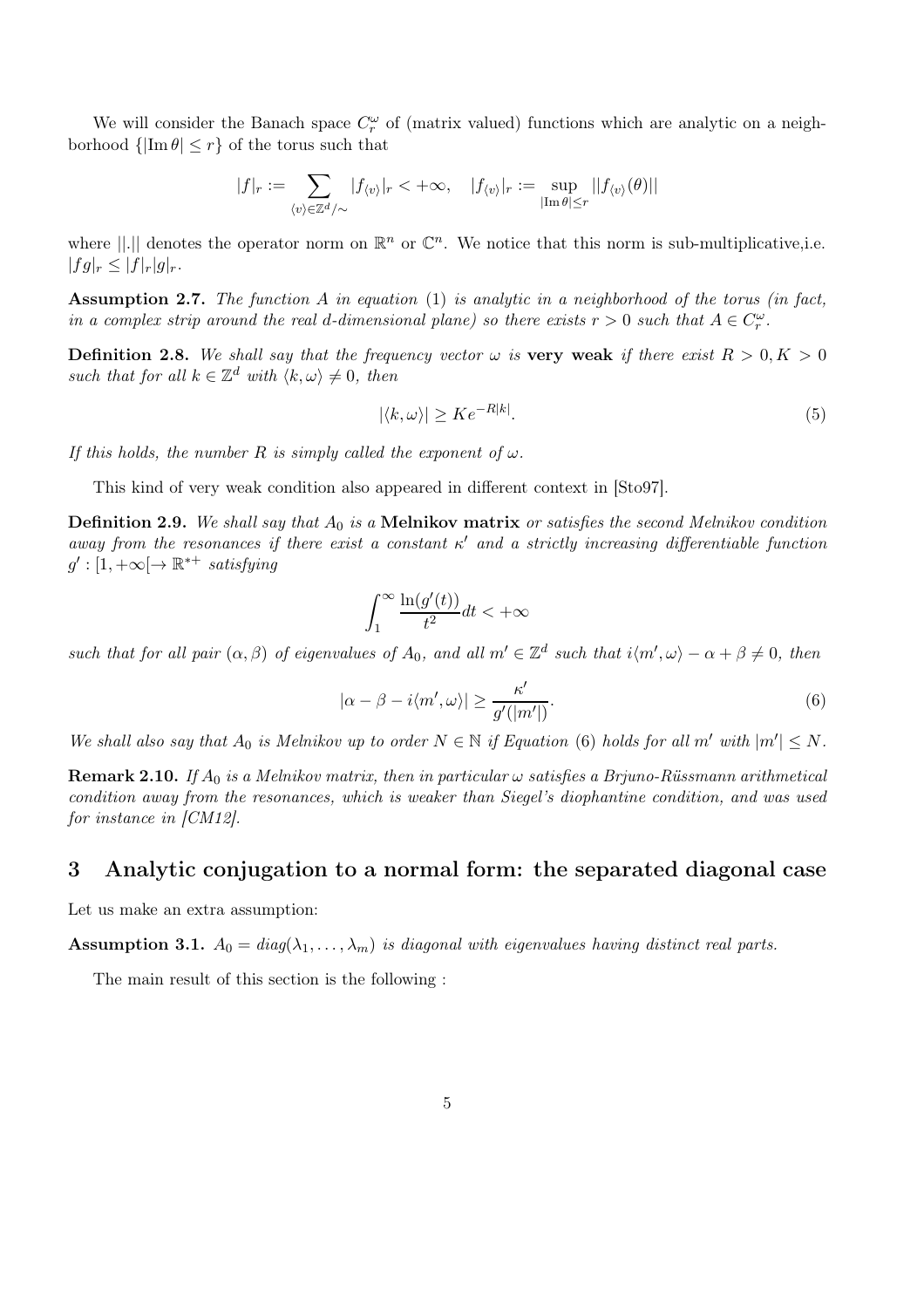**Theorem 3.2.** Assume that  $\omega$  is very weak with exponent  $R > 0$ . Let  $r > R$  and let  $A = A_0 + a$  be a  $C_r^{\omega}$ -analytic cocycle (1) where a is a zero-mean valued matrix function. There exists  $\varepsilon_0$  depending only on  $A_0$ , n such that if  $|a|_r \leq \varepsilon_0$ , then there exists a convergent transformation conjugating (1) to a normal form in a neighborhood of the torus:

$$
NF = \omega \frac{\partial}{\partial \theta} + D_{res}(\theta) x \frac{\partial}{\partial x}.
$$

where  $D_{res}$  is a resonant diagonal matrix-valued function.

We shall prove Theorem 3.2 in two steps: first, the system can be diagonalized without any arithmetical assumption on  $\omega$ ; second, such a diagonal system can be conjugated to a resonant one under the very mild arithmetical assumption (5) on  $\omega$  (it is much weaker than the Brjuno-Rüssmann condition contained in the definition 2.9). The precise statements are as follows:

**Proposition 3.1.** Suppose that  $A_0$  has eigenvalues with distinct real parts and that a is a matrix-valued function, analytic on the torus, with zero mean value. Then there exists  $\varepsilon_0$  depending only on  $A_0$ , n such that if  $|a|_r \leq \varepsilon_0$ , then there exists an analytic transformation conjugating the system whose coefficient matrix is  $A_0 + a$  to a diagonal system.

Proposition 3.1 will be proved in the following sections. The second step is much easier:

**Proposition 3.2.** Let D be a  $C_r^{\omega}$ -analytic function on the torus whose values are diagonal matrices; if there exist  $r' > 0, C' > 0$  such that for all  $k \in \mathbb{Z}^d$  with  $\langle k, \omega \rangle \neq 0$ ,

$$
|\langle k, \omega \rangle| \ge C' e^{-|k|(r-r')}
$$

then the system with coefficient matrix D can be  $C_{r'}^{\omega}$ -conjugated to a resonant diagonal system.

*Proof.* Consider the system with analytic coefficients given by  $D$ , that is,

$$
\begin{cases}\n\dot{x}_1(\theta, t) = D_{1,1}(\theta + t\omega)x_1(\theta, t) \\
\vdots \\
\dot{x}_n(\theta, t) = D_{n,n}(\theta + t\omega)x_n(\theta, t)\n\end{cases}
$$
\n(7)

Each line can be solved separately and immediately by

$$
x_j(\theta, t) = \exp\left(\int_0^t D_{j,j}(\theta + s\omega)ds\right) x_j(\theta, 0)
$$

By setting  $D_{j,j}(\theta) = D_{j,j,res}(\theta) + D_{j,j,nr}(\theta)$ , one has

$$
x_j(\theta, t) = \exp(tD_{j,j,res}(\theta)) \exp\left(\int_0^t D_{j,j,nr}(\theta + s\omega)ds\right) x_j(\theta, 0).
$$

Indeed, we have

$$
D_{j,j,res}(\theta) = \sum_{l \in \mathbb{Z}^s} D_{j,j,l} e^{i \langle l \cdot m, \theta \rangle},
$$

where  $l \cdot m$  stands for  $l_1m_1 + \cdots + l_sm_s$ . Therefore,  $D_{j,j,res}(\theta + s\omega) = D_{j,j,res}(\theta)$ . One can explicit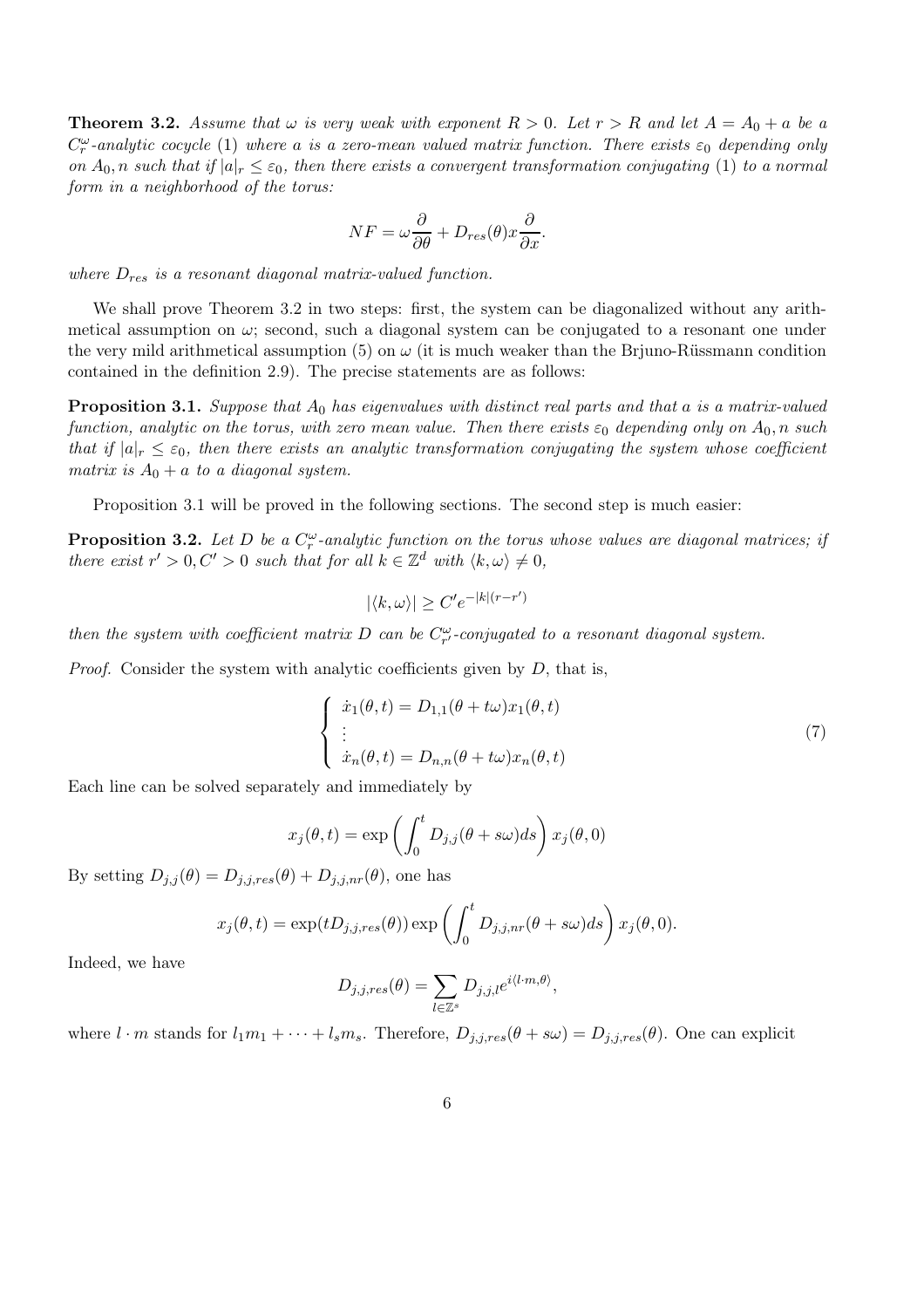$$
\int_0^t D_{j,j,nr}(\theta + s\omega) = \sum_{k \in \mathbb{Z}^d} \widehat{D_{j,j,nr}}(k) \frac{e^{i \langle k, \theta + t\omega \rangle} - e^{i \langle k, \theta \rangle}}{i \langle k, \omega \rangle}
$$

Letting now  $D_{res}(\theta) = diag(D_{j,j,res}(\theta))$  and letting Z be the diagonal-valued function given by

$$
Z_{j,j}(\theta) = \exp\left(\sum_{k \in \mathbb{Z}^d, \langle k,\omega \rangle \neq 0} \widehat{D_{j,j}}(k) \frac{e^{i \langle k,\theta \rangle}}{i \langle k,\omega \rangle}\right)
$$

gives the desired conjugation

$$
X(\theta, t) = Z(\theta + t\omega)e^{tD_{res}(\theta)}Z(\theta)^{-1}
$$

The question therefore reduces to finding an arithmetical condition on  $\omega$  under which Z is analytic. Since  $D$  is assumed to be analytic, then for every  $k$ ,

$$
|\widehat{D_{j,j}}(k)| \le |D_{j,j}|_r e^{-|k|r}
$$

thus Z is analytic whenever there exist  $r' > 0$  and  $C > 0$  such that for all  $k \in \mathbb{Z}^d, \langle k, \omega \rangle \neq 0$ ,

$$
e^{-|k|r} |\langle k, \omega \rangle|^{-1} \leq C e^{-|k|r'}
$$

that is to say,

$$
|\langle k,\omega\rangle| \ge C' e^{-|k|(r-r')}.
$$

 $\Box$ 

#### 3.1 Cohomological equation and iteration process

The proof of Proposition 3.1 is based on the following:

**Proposition 3.3.** Let  $A: \mathbb{T}^d \to gl(n,\mathbb{C})$  be a diagonal perturbation of  $A_0$ . Assume  $\inf_{|\text{Im }\theta|\leq r}|Re A(\theta)_{j,j} Re A(\theta)_{k,k} \ge \delta > 0$  for all  $v \in \mathbb{Z}^d$  and all  $j \ne k$ . Let  $F : \mathbb{T}^d \to gl(n, \mathbb{C})$  be a  $C_r^{\omega}$ -analytic matrix-valued function. There exists a constant  $C_n$  only depending on n such that if

$$
|A - A_0|_r < \frac{\delta}{8C_n}
$$

then there exists a solution  $X: \mathbb{T}^d \to gl(n, \mathbb{C})$  of the equation

$$
\partial_{\omega} X(\theta) = [A(\theta), X(\theta)] + F(\theta) - F_{diag}(\theta)
$$
\n(8)

where  $\partial_{\omega}$  stands for the derivative in the direction  $\omega$ .

Moreover, X is analytic and belongs to  $C_r^{\omega}$ , with the estimate

$$
|X|_r \leq \frac{4C_n|F|_r}{3\delta - 8C_n|A - A_0|_r} \leq \frac{2C_n}{\delta}|F|_r.
$$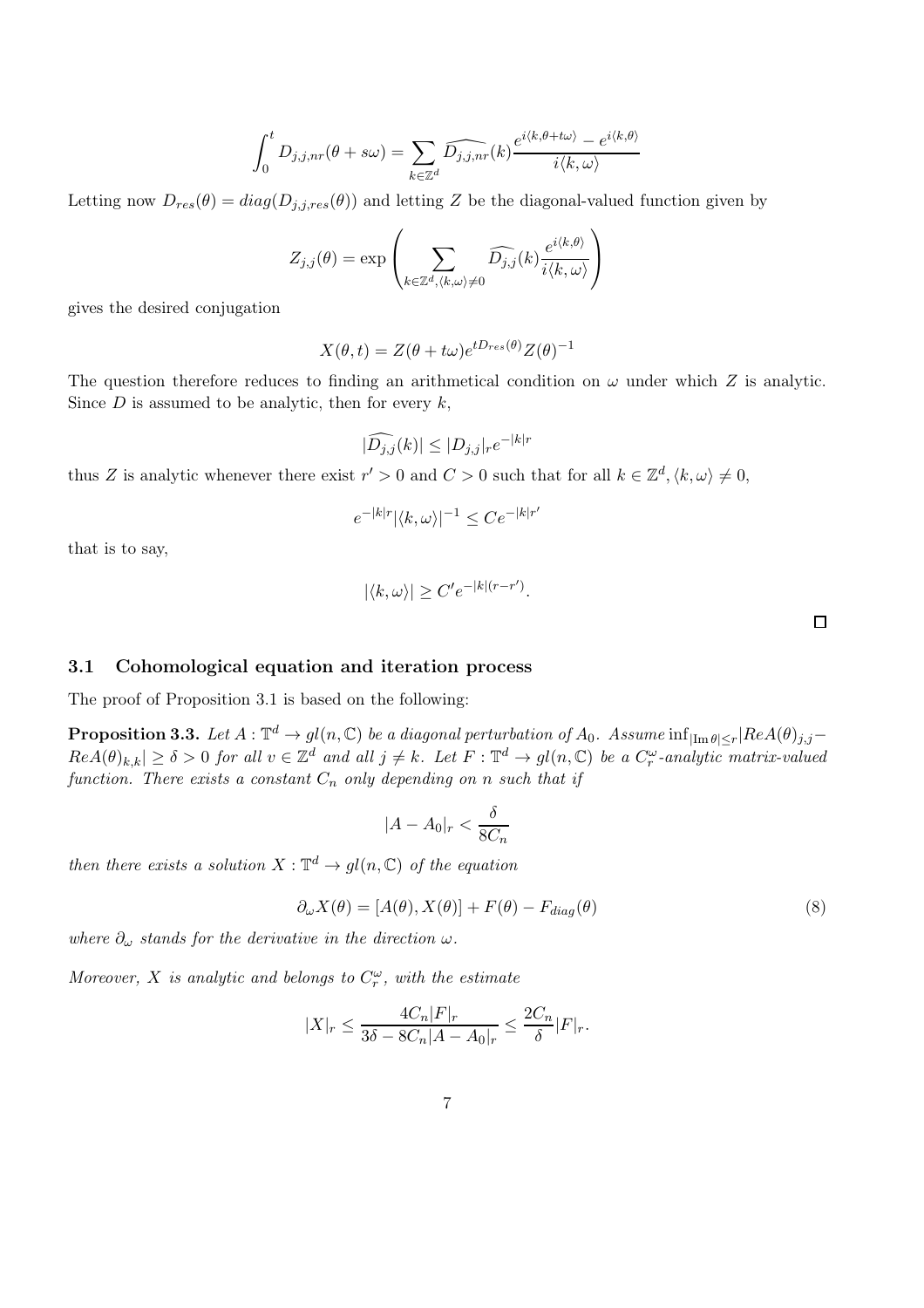Proof. Equation (8) is equivalent to

$$
(\mathcal{D} + \mathcal{R})(X)(\theta) = F(\theta) - F_{diag}(\theta)
$$
\n(9)

where  $\mathcal{D}: X \mapsto \partial_{\omega}X - [A_{res}, X]$  and  $\mathcal{R}: X \mapsto -[A_{nr}, X]$ . One has the bound  $|\mathcal{R}X|_r \leq 2|A - A_0|_r|X|_r$ . Concerning D, an equation of the form  $DX = G - G_{diag}$  is equivalent to its decomposition along the  $\mathcal{H}_{\langle v \rangle}$ 's: for all  $\langle v \rangle \in \mathbb{Z}^d / \sim$  such that  $\langle v, \omega \rangle \neq 0$ ,

$$
i\langle v,\omega\rangle X_{\langle v\rangle}(\theta) = [A_{res}(\theta), X_{\langle v\rangle}(\theta)] + G_{\langle v\rangle}(\theta) - G_{\langle v\rangle, diag}(\theta). \tag{10}
$$

By decomposing by matrix coefficients, we obtain, if  $j = k$ , that  $(G - G_{diag})_{(v),j,j} = 0$  and we can set  $X_{\langle v \rangle}(\theta)_{j,j} := 0$ . For  $j \neq k$ , and all  $v, \theta$ ,

$$
X_{\langle v\rangle}(\theta)_{j,k} = \frac{G_{\langle v\rangle}(\theta)_{j,k}}{i\langle v,\omega\rangle - A(\theta)_{j,j,res} + A(\theta)_{k,k,res}},
$$

If  $\langle v \rangle \in \mathbb{Z}^d/\sim$  is such that  $\langle v, \omega \rangle = 0$ , then for  $j = k$ , we select  $X_{\langle v \rangle}(\theta)_{j,j} := 0$ . For  $j \neq k$ , we have

$$
X_{\langle v\rangle}(\theta)_{j,k} = \frac{G_{\langle v\rangle}(\theta)_{j,k}}{-A(\theta)_{j,j,res} + A(\theta)_{k,k,res}}.
$$

Since for all  $j \neq k$  and for all  $v \in \mathbb{Z}^d$ , we have

$$
\inf_{|\mathrm{Im}\,\theta|\leq r}|A(\theta)_{j,j,res}-A(\theta)_{k,k,res}-i\langle v,\omega\rangle|\geq \inf_{|\mathrm{Im}\,\theta|\leq r}|Re A(\theta)_{j,j,res}-Re A(\theta)_{k,k,res}|,
$$

since we have

$$
A(\theta)_{j,j,res} = A(\theta)_{j,j} + (A(\theta)_{j,j,res} - A(\theta)_{j,j})
$$

and

$$
\sup_{|\text{Im }\theta| \le r} |A(\theta)_{j,j,res} - A(\theta)_{j,j}| \le |A(\theta)_{j,j,res} - A(\theta)_{j,j}|_r \le C_n |A_0 - A(\theta)|_r,
$$

then we have

$$
\inf_{|\text{Im}\,\theta|\leq r} |A(\theta)_{j,j,res} - A(\theta)_{k,k,res} - i\langle v,\omega\rangle| \geq \delta - \frac{C_n\delta}{4C_n} = \delta \frac{3}{4}
$$

as well as

$$
|X_{\langle v\rangle j,k}|_r=\sup_{|\text{Im }\theta|\leq r}|X_{\langle v\rangle j,k}(\theta)|\leq \frac{4}{3}\sup_{|\text{Im }\theta|\leq r}\frac{|G_{\langle v\rangle,j,k}(\theta)|}{\delta}\leq \frac{4}{3}C_n\frac{|G_{\langle v\rangle}|_r}{\delta}.
$$

Therefore, the operator D is invertible and one has the bound  $|\mathcal{D}^{-1}|_{C_r^{\omega} \to C_r^{\omega}} \leq \frac{4C_n}{3\delta}$  $\frac{C_n}{3\delta}$ . Therefore, if  $|A - A_0|_r < \frac{\delta}{8C_n}$ , then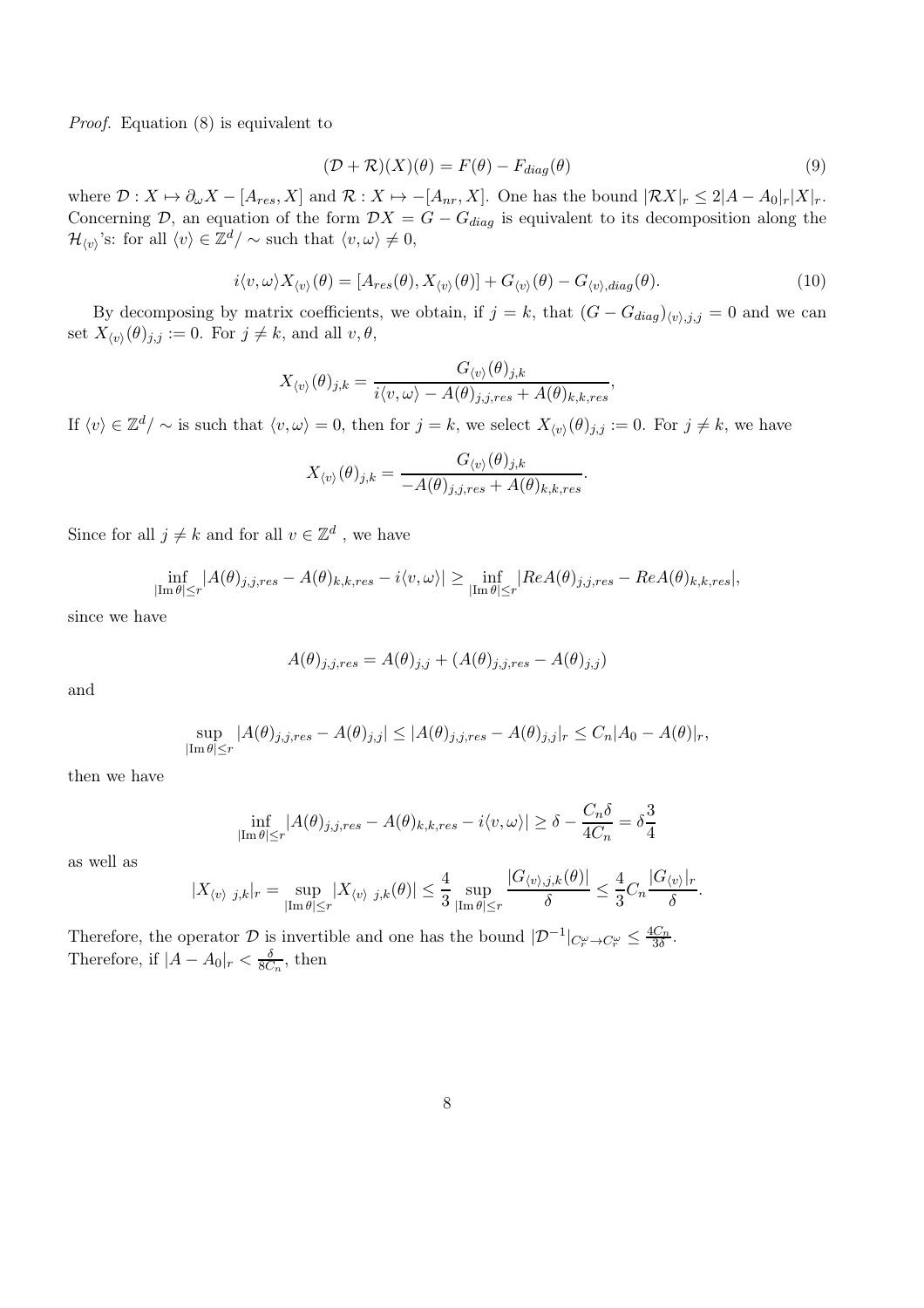$$
\begin{array}{rcl} |(\mathcal{D}+\mathcal{R})^{-1}|_r & \leq & |\mathcal{D}^{-1}|_r |(\operatorname{Id}+\mathcal{D}^{-1}\mathcal{R})^{-1}|_r \\ & \leq & \frac{4C_n}{3\delta} \sum_{j\geq 0} \left(\frac{4C_n}{3\delta} 2|A-A_0|_r\right)^k \\ & \leq & \frac{4C_n}{3\delta - 8C_n|A-A_0|_r} \leq \frac{2C_n}{\delta}, \end{array}
$$

thus the equation (8) has a solution X satisfying  $|X|_r \leq \frac{2C_n}{\delta}$  $\frac{C_n}{\delta}|F|_r$ .  $\Box$ 

**Proposition 3.4.** [Induction argument]Let  $A : \mathbb{T}^d \to gl(n, \mathbb{C})$  be a diagonal analytic perturbation of  $A_0$ . Let  $\delta$  and  $\varepsilon < \frac{\delta}{4C_n}$  be positive numbers. Let  $F: \mathbb{T}^d \to gl(n, \mathbb{C})$  belong to  $C_r^{\omega}$  with

$$
|F|_r \le \varepsilon \tag{11}
$$

 $\Box$ 

Let  $C_n$  be the constant defined in the assumptions of Proposition 3.3. Assume that A satisfies to

$$
\inf_{|\text{Im }\theta| \le r} |Re A(\theta)_{j,j} - Re A(\theta)_{k,k}| \ge \delta \tag{12}
$$

for all  $v \in \mathbb{Z}^d$ , and to

$$
|A - A_0|_r \le \frac{\varepsilon}{2} \le \frac{\delta}{8C_n}.\tag{13}
$$

There exists  $A': \mathbb{T}^d \to gl(n, \mathbb{C})$  a diagonal  $C^{\omega}_{\tau}$ -analytic perturbation of  $A_0$ , there exists  $F': \mathbb{T}^d \to gl(n, \mathbb{C})$ which belongs to  $C_r^{\omega}$ , and there exists  $Z: \mathbb{T}^d \to GL(n, \mathbb{C})$  which belongs to  $C_r^{\omega}$  such that for all  $\theta \in \mathbb{T}^d$ ,

$$
\partial_{\omega} Z(\theta) = (A(\theta) + F(\theta))Z(\theta) - Z(\theta)(A'(\theta) + F'(\theta))
$$

and

$$
|F'|_r \leq \frac{8C_n}{\delta}|F|_r^2
$$

Moreover

$$
|Z - I|_r \le \frac{2C_n}{\delta} |F|_r \tag{14}
$$

and A′ satisfies

$$
\inf_{|\text{Im}\,\theta|\leq r} |Re A'(\theta)_{j,j} - Re A'(\theta)_{k,k}| \geq \delta - 2C_n \varepsilon
$$
\n(15)

for all  $v \in \mathbb{Z}^d$ , as well as

$$
|A' - A_0|_r \le \frac{\varepsilon}{2} + \varepsilon \tag{16}
$$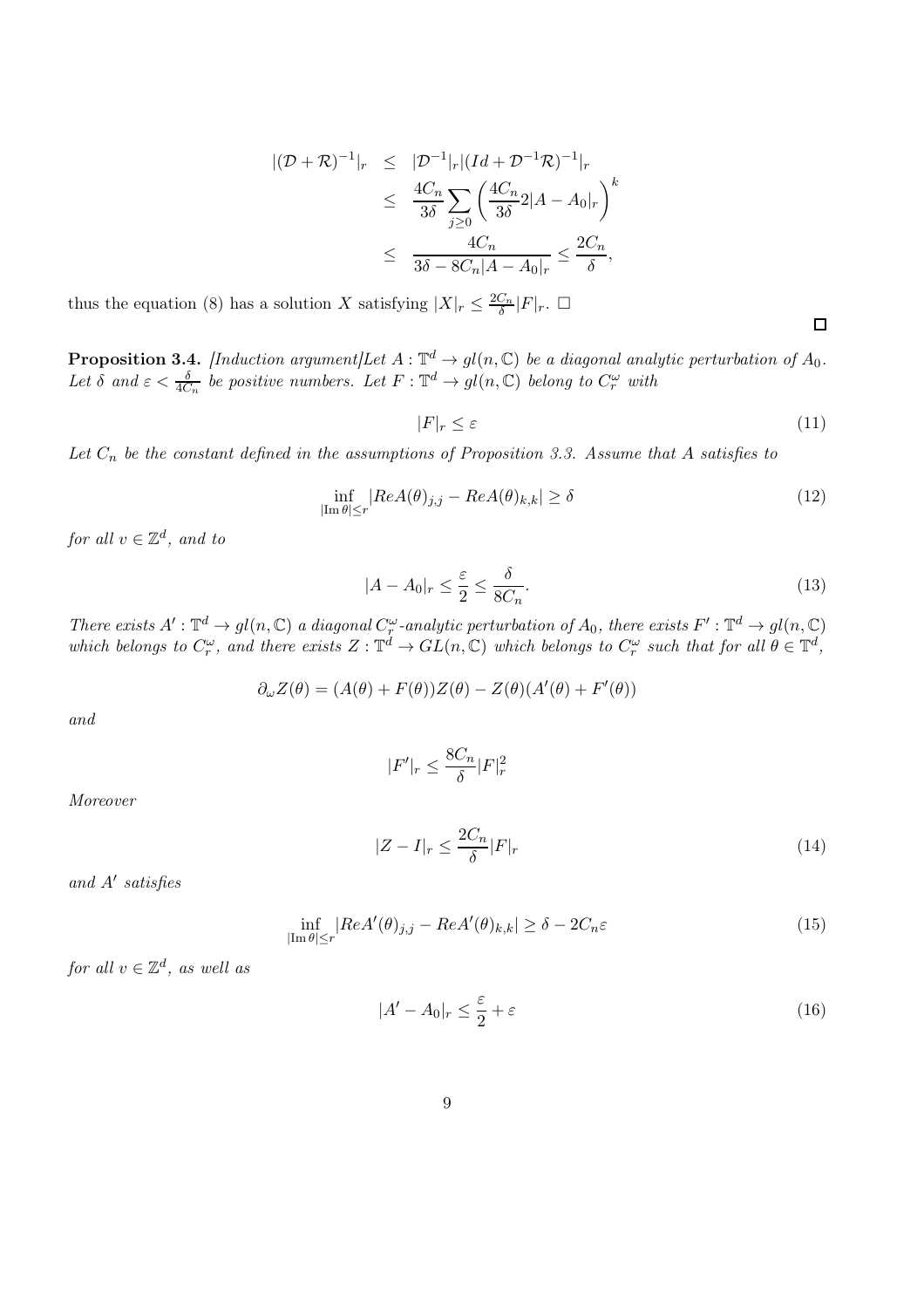*Proof.* Let X be the solution of  $\partial_{\omega}X = [A, X] + F - F_{diag}$  given by Proposition 3.3 and let us set  $Z := I + X$ . Then, according to (4), we have

$$
\partial_{\omega} Z(\theta) = (A(\theta) + F(\theta))Z(\theta) - Z(\theta)(A'(\theta) + F'(\theta)),
$$

where

$$
A' := A + F_{diag}
$$
  
\n
$$
F' := (I + X)^{-1} F X + \sum_{l \ge 1} (-X)^l F_{diag}.
$$

By definition, A' is diagonal and the estimate (16) comes directly from (13). According to (12), applying Proposition 3.3, we obtain

$$
|X|_r\leq \frac{2C_n}{\delta}|F|_r\leq \frac{1}{2}
$$

where  $C_n$  only depends on n (which also gives the estimate (14)).

Thus we have

$$
|F'|_{r} \leq |(I + X)^{-1}(FX - XF_{diag})|_{r}
$$
  
\n
$$
\leq \left(\sum_{l\geq 0} |X|_{r}^{l}\right) \frac{4C_{n}}{\delta} |F|_{r}^{2}
$$
\n(17)

$$
\leq \frac{8C_n}{\delta}|F|_r^2. \tag{18}
$$

 $\Box$ 

Moreover, for any scalar  $f \in C_r^{\omega}$ , we have  $\sup_{|\text{Im } \theta| \le r} |f(\theta)| \le |f|_r$ . As a consequence, we have, for  $|\text{Im }\theta| \leq r$  and for all  $j \neq k$ ,

$$
|Re A'(\theta)_{j,j} - Re A'(\theta)_{k,k}| \ge (|Re A(\theta)_{j,j} - Re A(\theta)_{k,k}|) - (|Re(F(\theta))_{j,j}| + |Re(F(\theta))_{k,k}|)
$$
  
 
$$
\ge (|Re A(\theta)_{j,j} - Re A(\theta)_{k,k}|) - (|(F)_{j,j}|_{r} + |(F)_{k,k}|_{r})
$$

Hence, we have

$$
\inf_{|\text{Im }\theta| \le r} |Re A'(\theta)_{j,j} - Re A'(\theta)_{k,k}| \ge \delta - 2C_n \varepsilon
$$

|  |  |  | 3.2 Proof of Proposition 3.1 |  |
|--|--|--|------------------------------|--|
|--|--|--|------------------------------|--|

We prove this by iterating Proposition 3.4 and constructing a sequence of changes of variables, all  $C_r^{\omega}$ . analytic, conjugating the system  $A_0 + a$  to something which is arbitrarily close to the system given in the statement.

Let  $C_n$  be the constant defined in Proposition 3.3. Let  $\delta = \delta_0$  and  $\varepsilon = \varepsilon_0 \leq 1/2$  be such that

$$
\varepsilon_0 \le \varepsilon_0^{1/2} \le \frac{\delta_0}{8C_n}
$$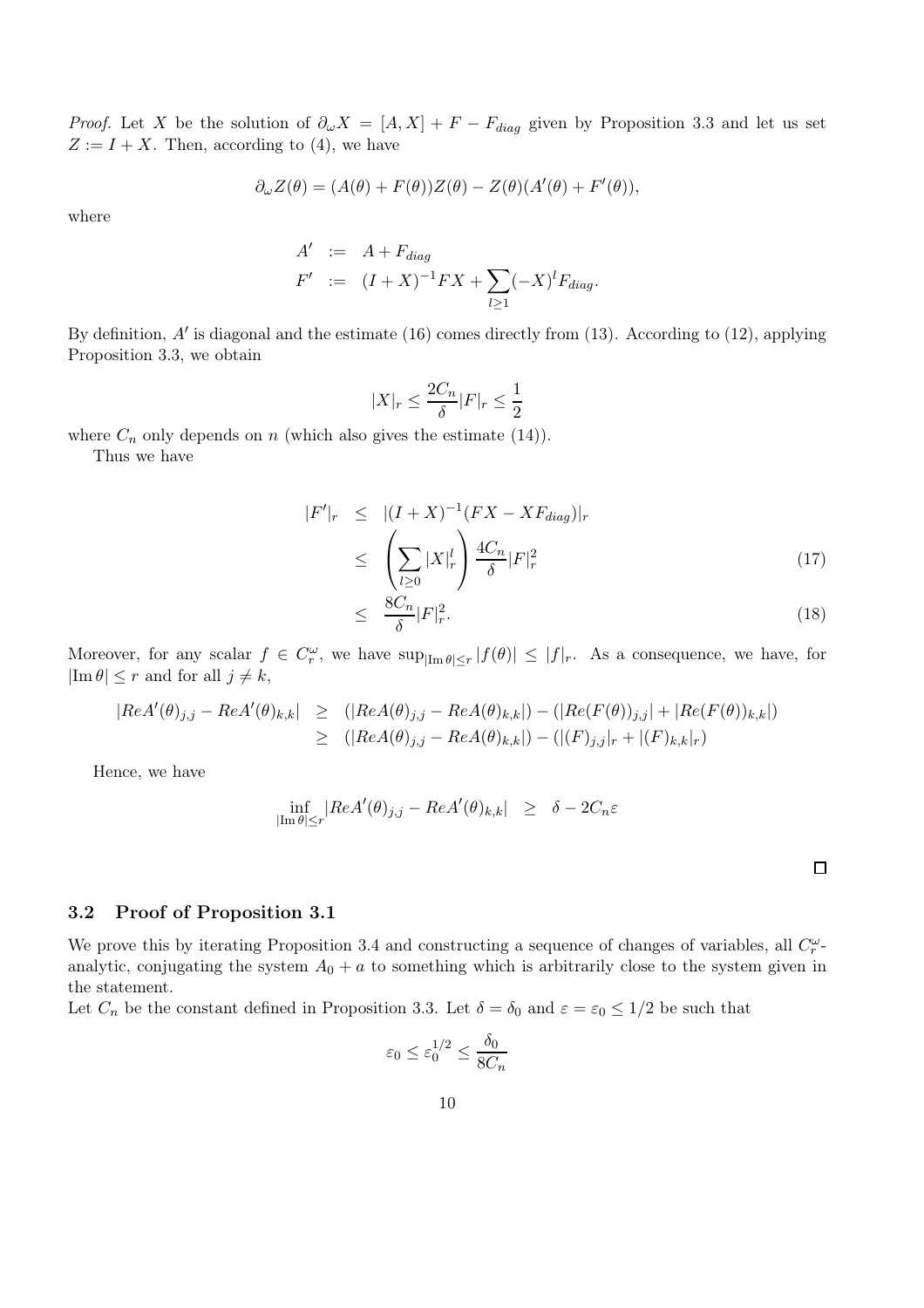and

$$
\min_{j \neq k} |Re A_{0,j,j} - Re A_{0,k,k}| \geq \delta_0.
$$

Let us set  $\varepsilon_k := \varepsilon_0^{(3/2)^k}$  $\int_{0}^{\left( \mathcal{O}/2\right) }$  as well as

$$
\delta_k := \delta_{k-1} - 2C_n \varepsilon_{k-1} = \delta_0 - 2C_n \sum_{j=0}^{k-1} \varepsilon_j, \quad k \ge 1.
$$

Notice that, if  $\varepsilon$  is small enough, we have  $\delta_k > 16C_n \varepsilon_0$ , for all  $k \geq 0$ . Indeed, for  $k \geq 1$  we have  $\varepsilon_0^{(3/2)^k} \leq \varepsilon_0^k$  so that

$$
\sum_{j\geq 0} \varepsilon_j \leq \varepsilon_0 + \frac{\varepsilon_0}{1 - \varepsilon_0} \leq 3\varepsilon_0.
$$

Therefore, we have, if  $\varepsilon_0$  is small enough

$$
\delta_k \ge 2C_n(4\varepsilon_0^{1/2} - 3\varepsilon_0) \ge 16C_n\varepsilon_0.
$$

Assumptions 2.7 and 3.1 make it possible to apply Proposition 3.4 with  $A = A_0$  and  $F = a$ : if  $|a|_r \leq \varepsilon_0$ , we obtain a conjugation  $Z_1$  to a new vector field  $D_1 + R_1$  with  $D_1 = \omega \frac{\partial}{\partial \theta} + A_1(\theta)x \frac{\partial}{\partial x}$ , where  $A_1(\theta)$  is diagonal with  $\delta_1 = \delta_0 - 2C_n \varepsilon_0$ -separated spectrum, and  $R_1$  is  $C_r^{\omega}$ -analytic on the torus with

$$
|R_1|_r \le 8\frac{C_n}{\delta_0}|a|_r^2 \le \varepsilon_0^{\frac{3}{2}} = \varepsilon_1
$$

and

$$
|A_1 - A_0|_r \le \frac{3}{2}\varepsilon_0 \le \frac{\delta_1}{2C_n}
$$

The change of variable  $Z_1$  is itself  $C_r^{\omega}$ -analytic on the torus, and  $\frac{\varepsilon_0^{\frac{1}{2}}}{4}$ -close to the identity since

$$
\frac{2C_n}{\delta_0}|a|_r \le \frac{\varepsilon_0^{\frac{1}{2}}}{4}.
$$

Now suppose that we have a change of variables  $Z_k$  which conjugates the vector field  $D + R$  given by (1) to  $D_k + R_k$  where  $D_k(\theta) = \omega \frac{\partial}{\partial \theta} + A_k(\theta) x \frac{\partial}{\partial x}$  and  $A_k$  is diagonal with  $\delta_k$ -separated spectrum, with the estimates

$$
|R_k|_r\leq\varepsilon_k,
$$

$$
|A_k - A_0|_r \le \sum_{j=0}^{k-1} \varepsilon_j < 2\varepsilon_0 \le \frac{\delta_k}{8C_n}
$$

and

$$
|\tilde{Z}_k - Id|_r \leq 2C \sum_{j=0}^{k-1} \varepsilon_j^{1/2}
$$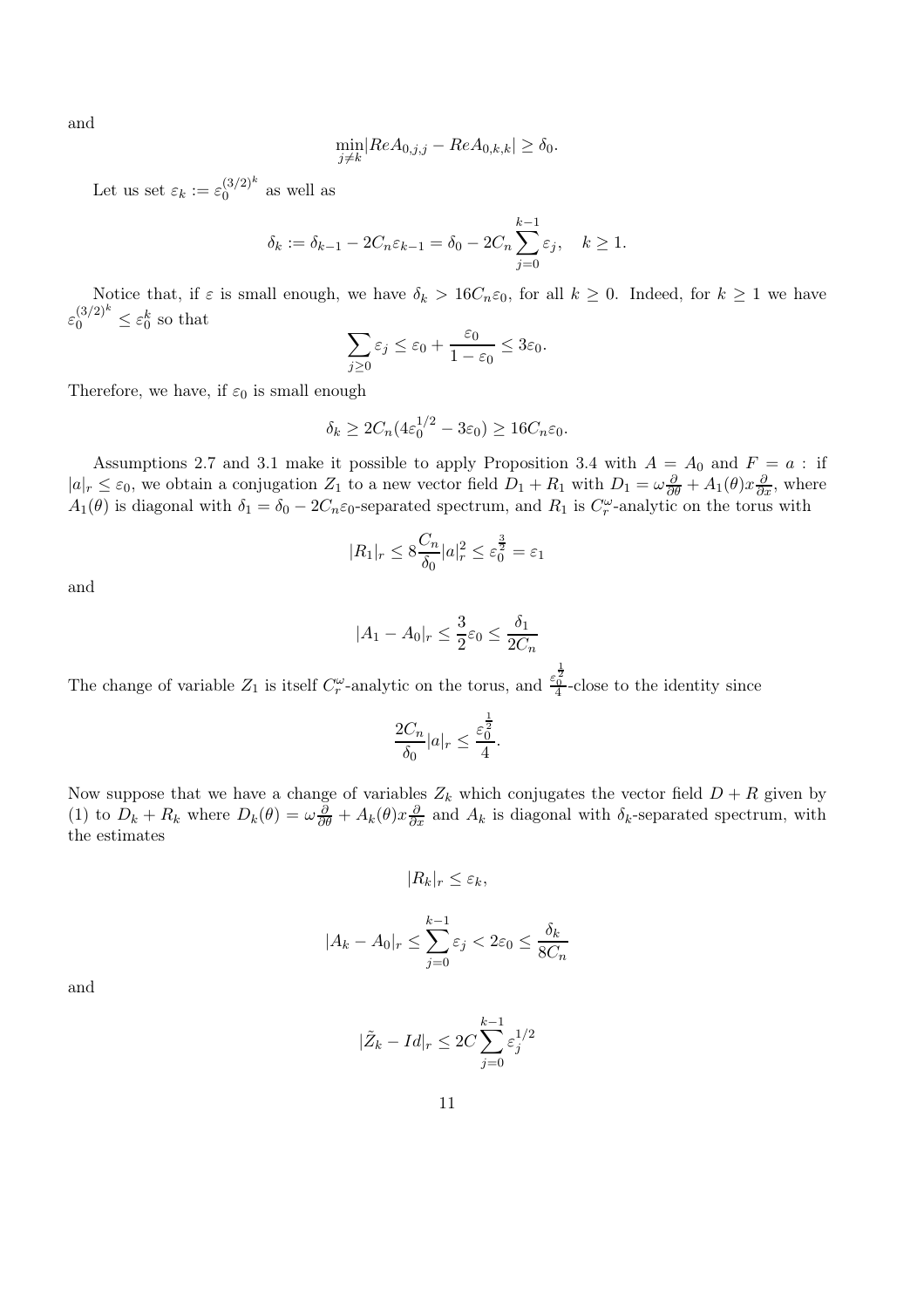We remark, if  $\varepsilon_0$  is small enough, then, for all  $k \geq 1$ , we have  $\varepsilon_k^{1/2} < \frac{\delta_k}{8C}$  $\frac{\partial_k}{\partial C_n}$ . Indeed, we have

$$
\frac{\delta_k}{8C_n} \ge 2C_n \varepsilon_0 \ge \varepsilon_0^{(1/2)(3/2)^k}.
$$

Thus, one can apply again Proposition 3.4 to conjugate  $D_k + R_k$  by some change of variable  $Z_k$  such that

$$
|Z_k - Id|_r \le \frac{2C_n}{\delta_k} \varepsilon_k \le \varepsilon_k^{\frac{1}{2}}
$$

to a vector field  $D_{k+1} + R_{k+1}$  with analogous properties:

$$
D_{k+1}(\theta) = \omega \frac{\partial}{\partial \theta} + A_{k+1}(\theta) x \frac{\partial}{\partial x}
$$

where  $A_{k+1}$  is diagonal, with  $\delta_{k+1}$ -separated spectrum,

$$
|R_{k+1}|_r \le \frac{8C_n}{\delta_k} \varepsilon_k^2 \le \varepsilon_{k+1},
$$

$$
|A_{k+1} - A_0|_r \le |A_k - A_0|_r + \varepsilon_k \le \sum_{j=0}^k \varepsilon_j \le \frac{\delta_{k+1}}{8C_n}
$$

so that  $D + R$  is conjugated to  $D_{k+1} + R_{k+1}$  by  $\tilde{Z}_{k+1} = Z_k \tilde{Z}_k$ .

In  $C_r^{\omega}$ ,  $R_k$  tends to 0 and  $\{D_k\}_k$  is a Cauchy sequence thus it converges to a limit  $D_{\infty}$  which is diagonal and analytic. Since  $\tilde{Z}_k$  is  $C_r^{\omega}$ -analytic for all k and defines a Cauchy sequence, then it has an analytic limit  $Z_{\infty}$  conjugating  $D + R$  to  $D_{\infty}$ .

 $\Box$ 

# 4 Analytic reduction of an upper triangular perturbation

In this section, we assume that  $A_0 = S + M$ , where  $S = \text{diag}(\lambda_i)$  is diagonal and M is upper triangular and commutes with S. This assumption is not restrictive since  $A_0$  can be conjugated from the start to its Jordan normal form. In Section 6, we will see how to preserve real structures while still using the Jordan normal form.

The main result of this section is :

**Theorem 4.1.** Let  $A_0 = S + M \in gl(n, \mathbb{C})$  where  $S = \text{diag}(\lambda_j)$  is diagonal, M is nilpotent and upper triangular and  $[M, S] = 0$ . Let  $F \in C_r^{\omega}$  be upper triangular valued. Suppose S is Melnikov (see definition 2.9). There exists  $\varepsilon_0(n, d, \kappa', g', A_0, r)$  such that if  $|F|_r \leq \varepsilon_0$ , then there exists  $r_{\infty} > 0$  and  $Z_{\infty} \in C_{r_{\infty}}^{\omega}$ and an upper triangular, resonant  $R_{\infty} \in C_{r_{\infty}}^{\omega}$  such that  $\partial_{\omega} Z_{\infty} = (A_0 + F)Z_{\infty} - Z_{\infty}R_{\infty}$ .

**Remark 4.2.** If  $A_0$  is not in Jordan normal form, the assumption on F is that it is conjugate to an upper triangular valued function by the conjugation which takes  $A_0$  to its Jordan normal form.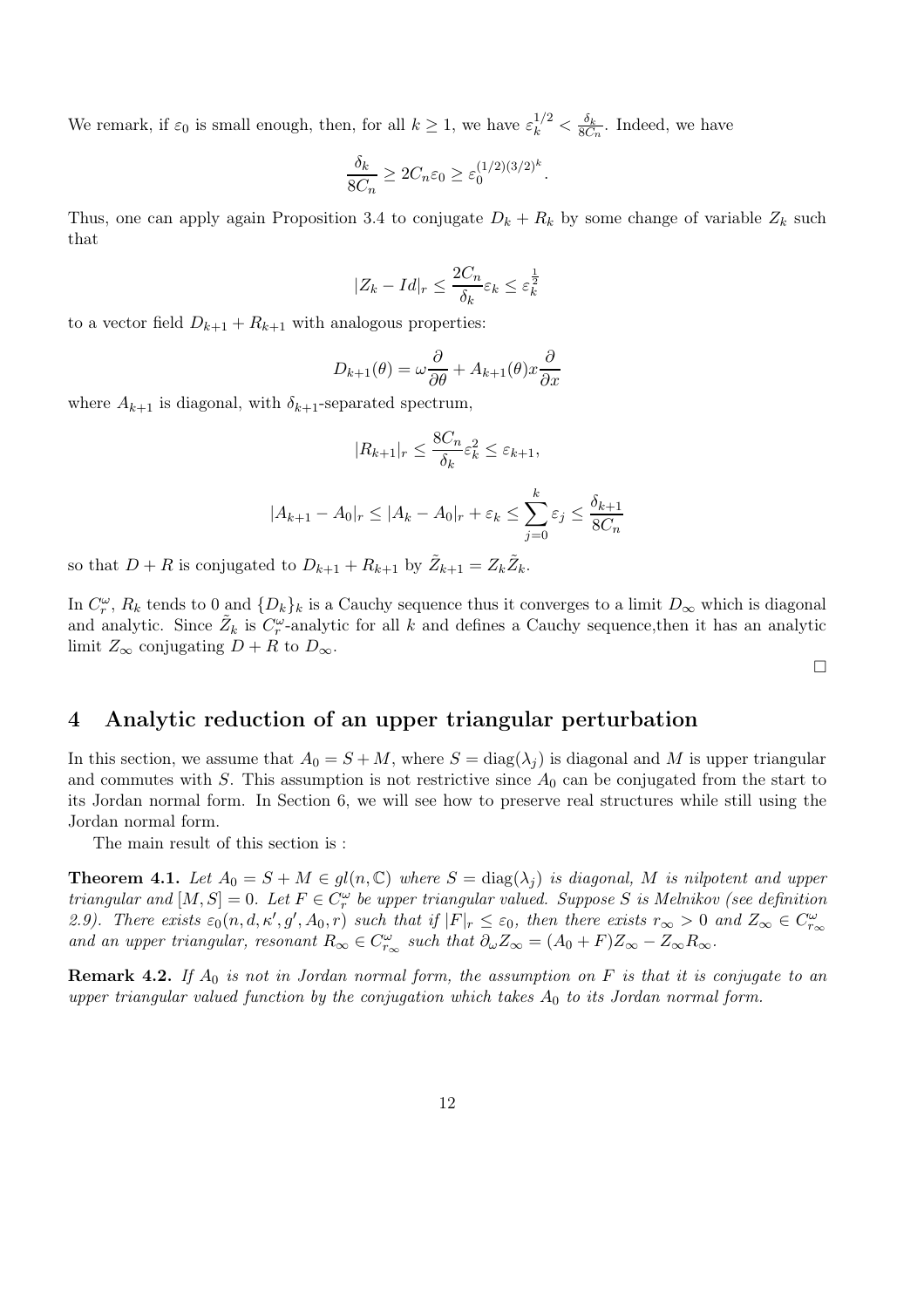#### 4.1 Cohomological equation and iteration process

**Definition 4.3.** Let  $l \leq n$  and let  $\mathcal{F}_l$  be the set of  $n \times n$ -matrices  $M = (m_{i,j})_{1 \leq i,j \leq n}$  such that  $m_{i,j} = 0$ if  $j < i+l$ . We have  $\mathcal{F}_n = \{0\}$ .

Let us start with an elementary lemma :

**Lemma 4.4.** We have  $[\mathcal{F}_l, \mathcal{F}_p] \subset \mathcal{F}_{p+l}$ .

*Proof.* Let  $M \in \mathcal{F}_l$  and  $N \in \mathcal{F}_p$ . Then, we have

$$
[N,M]_{i,j} := \sum_{k=1}^n n_{i,k} m_{k,j} - \sum_{k=1}^n m_{i,k} n_{k,j} = \sum_{k=i+l}^n n_{i,k} m_{k,j} - \sum_{k=i+p}^n m_{i,k} n_{k,j}.
$$

In the first sum,  $m_{k,j} = 0$  if  $j < k+p$  so the sum is zero if  $j < (i+l)+p \le k+p$ . By the same argument, the second sum is zero for  $j < (i+p)+l \le k+l$ . the second sum is zero for  $j < (i+p) + l \leq k+l$ .

We will now give a lemma (appearing in [Eli01] for the non resonant case) which shows that, up to a simple analytic change of variables, one can assume that  $S = \text{diag}(\lambda_i)$  satisfies

$$
i\langle v,\omega\rangle - \lambda_k + \lambda_l = 0 \Rightarrow i\langle v,\omega\rangle = 0
$$

**Lemma 4.5.** Let  $S = \text{diag}(\lambda_j)$  be a diagonal matrix and N commuting with S. There exists an analytic change of variables  $\Phi$  and a diagonal matrix  $\tilde{S}$  commuting with N such that

$$
\partial_{\omega} \Phi(\theta) = (S+N)\Phi(\theta) - \Phi(\theta)(\tilde{S}+N)
$$

and every pair  $(\tilde{\lambda}_j, \tilde{\lambda}_k)$  of eigenvalues of  $\tilde{S}$  satisfies

$$
i\langle v,\omega\rangle - \tilde{\lambda}_k + \tilde{\lambda}_l = 0 \Rightarrow i\langle v,\omega\rangle = 0
$$
\n(19)

*Proof.* Suppose there exist indices  $i_1, \ldots, i_r$  and  $j_1, \ldots, j_s$  such that  $\lambda_{i_1} = \cdots = \lambda_{i_r}, \lambda_{j_1} = \cdots = \lambda_{j_s}$  and for some v such that  $\langle v, \omega \rangle \neq 0$ , one has  $\lambda_{i_1} - \lambda_{j_1} - i \langle v, \omega \rangle = 0$ . Let  $\Phi^1(\theta)$  be the diagonal matrix with diagonal coefficients  $(\Phi_1^1(\theta), \ldots, \Phi_n^1(\theta))$  such that  $\Phi_{i_1}^1(\theta) = \cdots = \Phi_{i_r}^1(\theta) = e^{i \langle v, \theta \rangle}$  and all other diagonal coefficients are equal to one. Then

$$
\partial_{\omega} \Phi^1(\theta) = D \cdot \Phi^1(\theta)
$$

where D is the diagonal matrix with coefficients  $D_{i_1,i_1} = \cdots = D_{i_r,i_r} = i \langle v, \omega \rangle$  and all other coefficients equal to 0. By construction,  $\Phi^1$  commutes with  $S + N$  and so does D, therefore

$$
\partial_{\omega} \Phi^{1}(\theta) = (S+N)\Phi^{1}(\theta) - \Phi^{1}(\theta)(S-D+N)
$$

and the coefficients  $(\lambda_j^1)$  of  $S - D$  are the same as those of S, except that  $\lambda_{i_1}, \ldots, \lambda_{i_r}$  are shifted to  $\lambda_{i_1}^1 = \lambda_{i_1} - i \langle v, \omega \rangle, \ldots, \lambda_{i_r}^1 = \lambda_{i_r} - i \langle v, \omega \rangle$ , so that  $\lambda_{i_1}^1 = \cdots = \lambda_{i_r}^1 = \lambda_{j_1}^1 = \cdots = \lambda_{j_s}^1$ . Therefore, the change of variables has merged two groups of identical coefficients into one.

In the new matrix  $S - D$ , if another resonance appears, one can perform a similar change of variables in order two merge the two groups of coefficients which are in resonance with each other. Thus, in a finite number of steps (at most  $n-1$ ), a new diagonal matrix  $\tilde{S}$  is obtained, which commutes with N, and in which every pair of coefficients are either identical or non-resonant with each other.

 $\Box$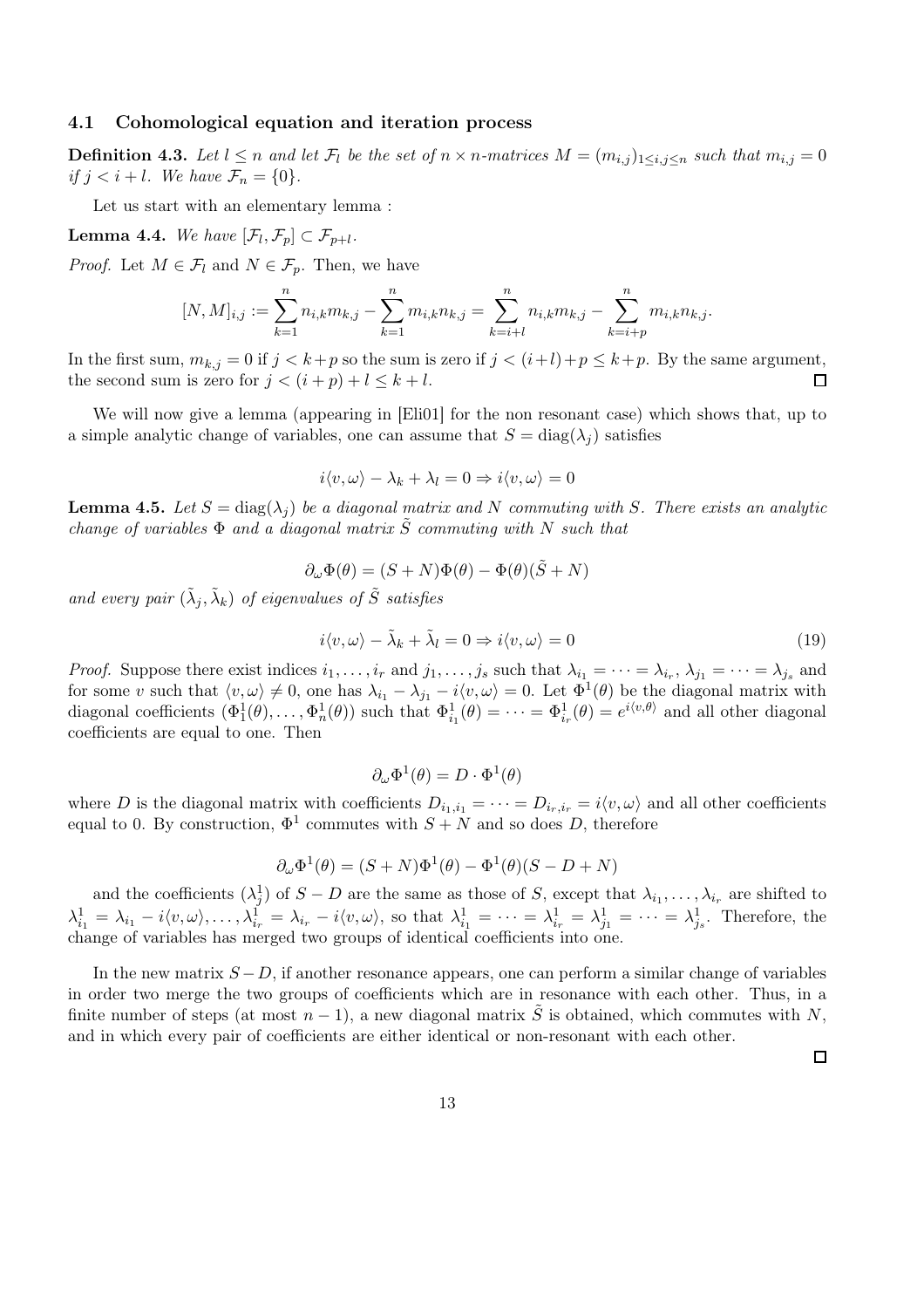From now on, we will assume that the eigenvalues of  $S$  satisfy (19). In the following statement, which gives the solution of the cohomological equation, recall that  $T^{N}F$  stands for a truncation that preserves the equivalence classes of Fourier modes.

**Proposition 4.6.** Let  $S = \text{diag}(\lambda_j)$  be a constant Melnikov diagonal matrix. Let  $R(\theta) = S + M(\theta)$ where  $M(\theta)$  is resonant, upper triangular. Assume that for all  $1 \leq k, l \leq n$  and for all  $v \in \mathbb{Z}^d$ ,

$$
i\langle v,\omega\rangle - \lambda_k + \lambda_l = 0 \Rightarrow i\langle v,\omega\rangle = 0
$$

and

 $|M|_r \leq 2||A_0|| + 2\varepsilon_0$ 

where  $\varepsilon_0 = \frac{\kappa'}{2n||A_0||^n}$ . Then for every  $N \ge 1$  and if  $F \in C_r^{\omega}$  is upper triangular, there is an upper triangular  $X \in C_r^{\omega}$  such that

$$
\partial_{\omega} X = [R, X] + T^N F_{nr} \tag{20}
$$

and

$$
|X|_{r} \le \frac{C''(n)(||A_0||+1)}{\kappa'^{n+1}} N^d g'(N)^{n+1} |F|_{r}
$$

where  $C''(n)$  only depends on n. Moreover, if  $T^N F_{nr}$  is upper triangular, then so is X.

*Proof.* Developing (20) into the subspaces  $\mathcal{H}_{\langle v \rangle}$  yields

$$
(\mathcal{L}_{\langle v \rangle} + \mathcal{N}(\theta))X_{\langle v \rangle}(\theta) = T^NF_{\langle v \rangle}(\theta)
$$

where  $\mathcal{L}_{\langle v \rangle}: gl(n, \mathbb{C}) \to gl(n, \mathbb{C}), X \mapsto i\langle v, \omega \rangle X - [S, X]$  and  $\mathcal{N}(\theta): X \mapsto -[M(\theta), X]$ . Since M is upper triangular, then  $M \in \mathcal{F}_1$ . According to the previous lemma,  $\mathcal{N}(\mathcal{F}_k) \subset \mathcal{F}_{k+1}$ . Hence, the operator  $\mathcal N$  is nilpotent.

If  $i\langle v, \omega\rangle - (\lambda_k - \lambda_l) \neq 0$  for all  $1 \leq k, l \leq n$ , then  $\mathcal{L}_{\langle v \rangle}$  is invertible and this equation amounts to

$$
(Id + \mathcal{L}_{\langle v \rangle}^{-1} \mathcal{N}(\theta)) X_{\langle v \rangle} = \mathcal{L}_{\langle v \rangle}^{-1} T^N F_{\langle v \rangle}(\theta)
$$
\n(21)

One has the estimate

$$
||\mathcal{L}_{\langle v \rangle}^{-1}|| \leq \frac{C(n)}{\min_{j,k}|i\langle v, \omega\rangle + \lambda_j - \lambda_k|} \leq \frac{C(n)g'(|v|)}{\kappa'}
$$

Each  $\mathcal{F}_k$  is left invariant by  $\mathcal{L}_{\langle v \rangle}$ . Therefore,  $\mathcal{L}_{\langle v \rangle}^{-1} \mathcal{N}(\mathcal{F}_k) \subset \mathcal{F}_{k+1}$ . Hence, the restriction to  $\mathcal{F}_k$  of  $\mathcal{L}_{\langle v \rangle}^{-1} \mathcal{N}$  is nilpotent. Hence, if  $T^N F_{\langle v \rangle}(\theta)$  belongs to  $\mathcal{F}_k$ , so does  $X_{\langle v \rangle}$  and there is a  $p \leq n$  such that  $(I + \mathcal{L}_{\langle v \rangle}^{-1} \mathcal{N}(\theta))^{-1} = \sum_{l=0}^{p} (\mathcal{L}_{\langle v \rangle}^{-1} \mathcal{N}(\theta))^{l}$ . Therefore,

$$
|X_{\langle v \rangle}|_r \leq \sum_{l=0}^n ||\mathcal{L}_{\langle v \rangle}^{-1}||^{l+1} |\mathcal{N}|_r^l |T^N F_{\langle v \rangle}|_r
$$

where  $|\mathcal{N}|_r = \sup_{X \in C_r^{\omega}} \frac{|NX|_r}{|X|_r}$  $\frac{N\Delta|r}{|X|r}$  (so that  $|\mathcal{N}|_r \leq 2n|\mathcal{M}|_r$ : recall that  $|\mathcal{M}|_r = \sup_{\theta} |M(\theta)|$  since M is resonant). Let us set  $X_{res} := 0$  and  $X := X_{res} + \sum_{\langle v \rangle / \langle v, \omega \rangle \neq 0} X_{\langle v \rangle}$ ; then X is solution of (20) and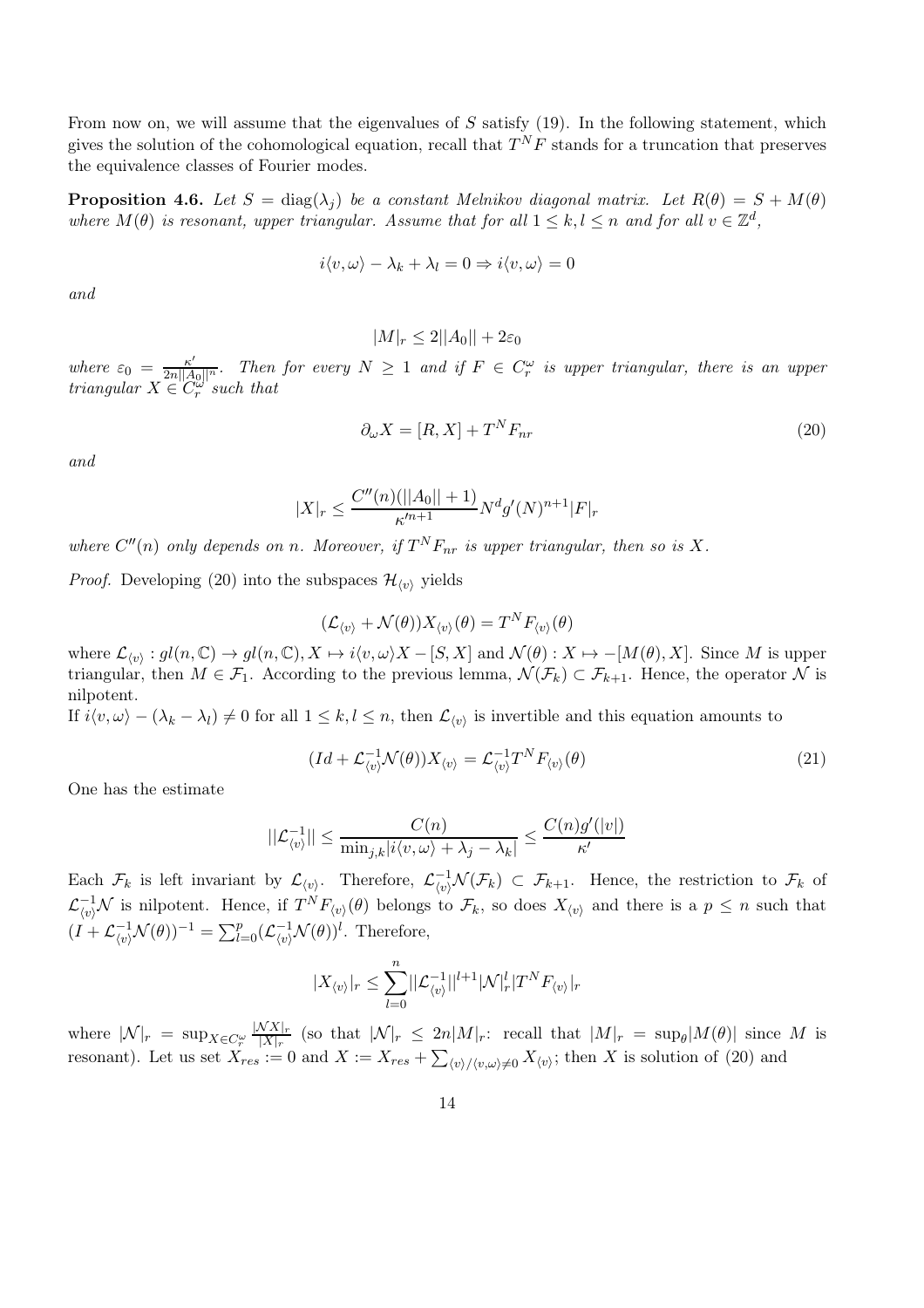$$
|X|_{r} \leq C(n) \sum_{\langle v \rangle} \sum_{l=0}^{n} \left(\frac{\kappa'}{g'(|v|)}\right)^{-(l+1)} |M|_{r}^{l} |T^{N} F_{\langle v \rangle}|_{r}
$$
  
\n
$$
\leq C'(n) |M|_{r}^{n} \frac{N^{d} g'(N)^{n+1}}{\kappa'^{n+1}} |F|_{r}
$$
  
\n
$$
\leq \frac{C''(n)(||A_{0}||+1)}{\kappa'^{n+1}} N^{d} g'(N)^{n+1} |F|_{r}
$$
\n
$$
\square
$$

**Proposition 4.7.** Let S be a constant Melnikov diagonal matrix. Let  $R(\theta) = S + M(\theta)$  where  $M(\theta)$  is resonant, upper triangular. Let  $\varepsilon > 0$  and  $F \in C_r^{\omega}$  be upper triangular with  $|F|_r \leq \varepsilon$ . Let  $r' \in (0, r)$  be defined by

$$
\frac{|\ln \varepsilon|}{r - r'} = g''^{-1} \left( \frac{\kappa'^{n+1}}{C''(n)(||A_0|| + 1)\sqrt{\varepsilon}} \right)
$$
\n(23)

where  $g''(x) = x^d g'(x)^{n+1}$  and  $C''(n)$  is given by Proposition 4.6. Suppose also that

$$
\varepsilon \le \frac{1}{4C_N^2} (r - r')^{2d + 2} \tag{24}
$$

where  $C_N = N^d + dN^{d-1} + \cdots + d!$ . Then there exists  $Z \in C_r^{\omega}$  such that

$$
\partial_{\omega} Z = (R + F)Z - Z(R' + F')
$$

where F' is upper triangular,  $R'(\theta) = S + M'(\theta)$  with M' resonant and upper triangular. We have  $|F'|_{r'} \leq \varepsilon^{\frac{3}{2}}, \text{ and } |Z - I|_{r} \leq \sqrt{\varepsilon}.$ 

*Proof.* Let N be such that  $\frac{1}{2}\varepsilon^{-\frac{1}{2}} = \frac{C''(n)(||A_0||+1)}{\kappa^{n+1}}N^d g'(N)^{n+1}$ . By assumption (23) on r',  $e^{-N(r-r')} = \varepsilon$ . By Proposition 4.6, there exists  $X \in C_r^{\omega}$  such that  $\partial_{\omega} X = [R, X] + T^N F_{nr}$  and  $|X|_r < 1$ . Let  $Z = I + X$ . Then

$$
\partial_{\omega} Z = [R, Z] + T^N F_{nr} = (R + F)Z - Z(R + Z^{-1}FZ - Z^{-1}T^N F_{nr})
$$

(note that Z is invertible since  $|X|_r < 1$ .) Let  $R' = R + T^N F_{res}$ . Then

$$
R + Z^{-1}FZ - Z^{-1}T^{N}F_{nr} = R' + Z^{-1}FZ - Z^{-1}T^{N}F_{nr} - T^{N}F_{res}
$$
  

$$
Z - Z^{-1}T^{N}F = T^{N}F
$$
 thus

Let  $F' = Z^{-1}FZ - Z^{-1}T^{N}F_{nr} - T^{N}F_{res}$ ; thus

$$
F' = \sum_{l\geq 0} (-X)^l F(I+X) - \sum_{l\geq 0} (-X)^l T^N F_{nr} - T^N F_{res}
$$
  
=  $F - T^N F + \sum_{l\geq 1} (-X)^l F(I+X) - \sum_{l\geq 1} (-X)^l T^N F_{nr} + FX$  (25)

Now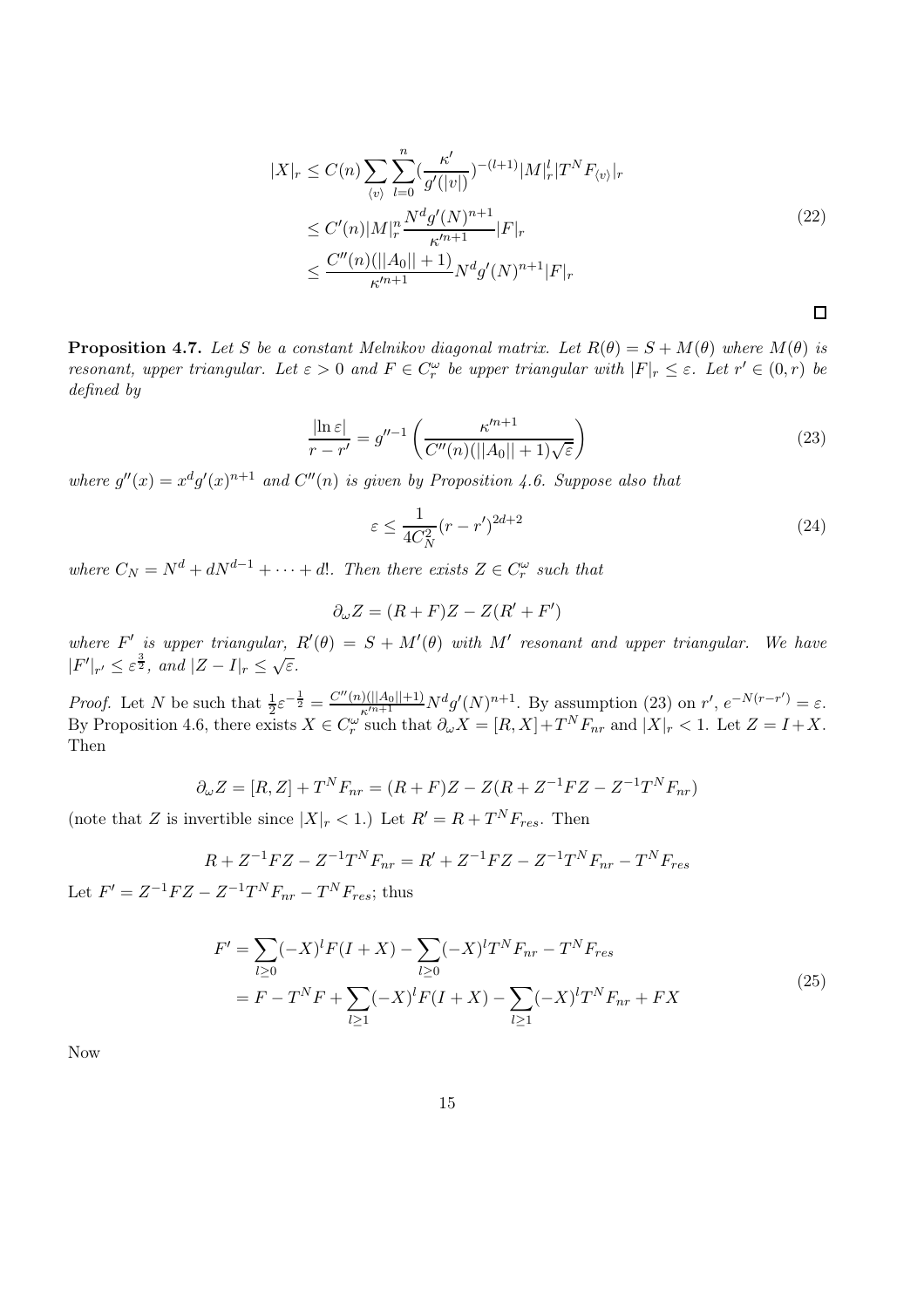$$
|F - T^N F|_{r'} \le \sum_{|k| > N} ||\hat{F}(k)||e^{|k|r'} \le \sum_{|k| > N} |F|_{r} e^{-|k|(r-r')} \le \frac{C_N |F|_{r}}{(r-r')^{d+1}} e^{-N(r-r')}
$$

(where  $C_N = N^d + dN^{d-1} + \cdots + d!$ ), thus

$$
|F'|_{r'} \leq \frac{C_N|F|_r}{(r-r')^{d+1}} e^{-N(r-r')} + 6|F|_r|X|_r
$$
  
\n
$$
\leq \frac{C_N|F|_r}{(r-r')^{d+1}} e^{-N(r-r')} + \frac{C''(n)(||A_0||+1)}{\kappa'^{n+1}} N^d g'(N)^{n+1} |F|_r^2
$$
  
\n
$$
\leq \frac{C_N|F|_r \varepsilon}{(r-r')^{d+1}} + \frac{1}{2}|F|_r^{\frac{3}{2}}
$$
 (26)

(the last inequality holds because of the choice of the parameter  $N$ ). By the assumption (24), one has  $|F'|_{r'} \leq \varepsilon^{\frac{3}{2}}.$ 

Moreover, if F is upper triangular, then so is X, thus  $F'$  as well since it is product of upper triangular matrices. As required,  $R'(\theta) = S + M'(\theta)$  where  $M'(\theta) = M(\theta) + F_{res}^{N}(\theta)$  is resonant and upper triangular.

We need the following (trivial) lemma:

**Lemma 4.8.** Let  $g''(x) = x^d g'(x)^{n+1}$ . If  $g''$  satisfies:

$$
\frac{\left|\ln \varepsilon\right|}{g''^{-1}\left(\frac{\kappa'^{n+1}}{C''(n)(||A_0||+1)\sqrt{\varepsilon}}\right)} \ge (4C^2\varepsilon)^{\frac{1}{2d+2}}\tag{27}
$$

 $\Box$ 

and if  $r' \in (0, r)$  is defined by

$$
\frac{|\ln \varepsilon|}{r - r'} = g''^{-1} \left( \frac{\kappa'^{n+1}}{C''(n)(||A_0|| + 1)\sqrt{\varepsilon}} \right)
$$
\n(28)

then

$$
\varepsilon \le \frac{1}{4C^2} (r - r')^{2d+2} \tag{29}
$$

The Brjuno-Rüssmann assumption on  $\omega$  gives a control on the loss of analyticity:

**Lemma 4.9.** There exists  $\varepsilon_0 > 0$  which depends only on  $n, d, r, \kappa', g'$  such that if, for all  $k \in \mathbb{N}$ ,  $\varepsilon_k = \varepsilon_0^{(3/2)^k}$  $\int_0^{(3/2)^k}$  and  $r_{k+1} = r_k - \frac{|\ln \varepsilon_k|}{r}$  $g''^{-1} \left( \frac{\kappa'^{n+1}}{C''(n)(||A||)} \right)$  $C''(n)(||A_0||+1)\sqrt{\varepsilon_k}$  $\frac{1}{\sqrt{N}}$  with  $r_0 = r$ , then  $(r_k)$  has a positive limit  $r_\infty$ .

Proof. One has

$$
r - \sum_{k \ge 1} (r_k - r_{k+1}) = r - \sum_{k} \frac{|\ln \varepsilon_k|}{g''^{-1} \left( \frac{\kappa'^{n+1}}{C''(n)(||A_0||+1)\sqrt{\varepsilon_k}} \right)}
$$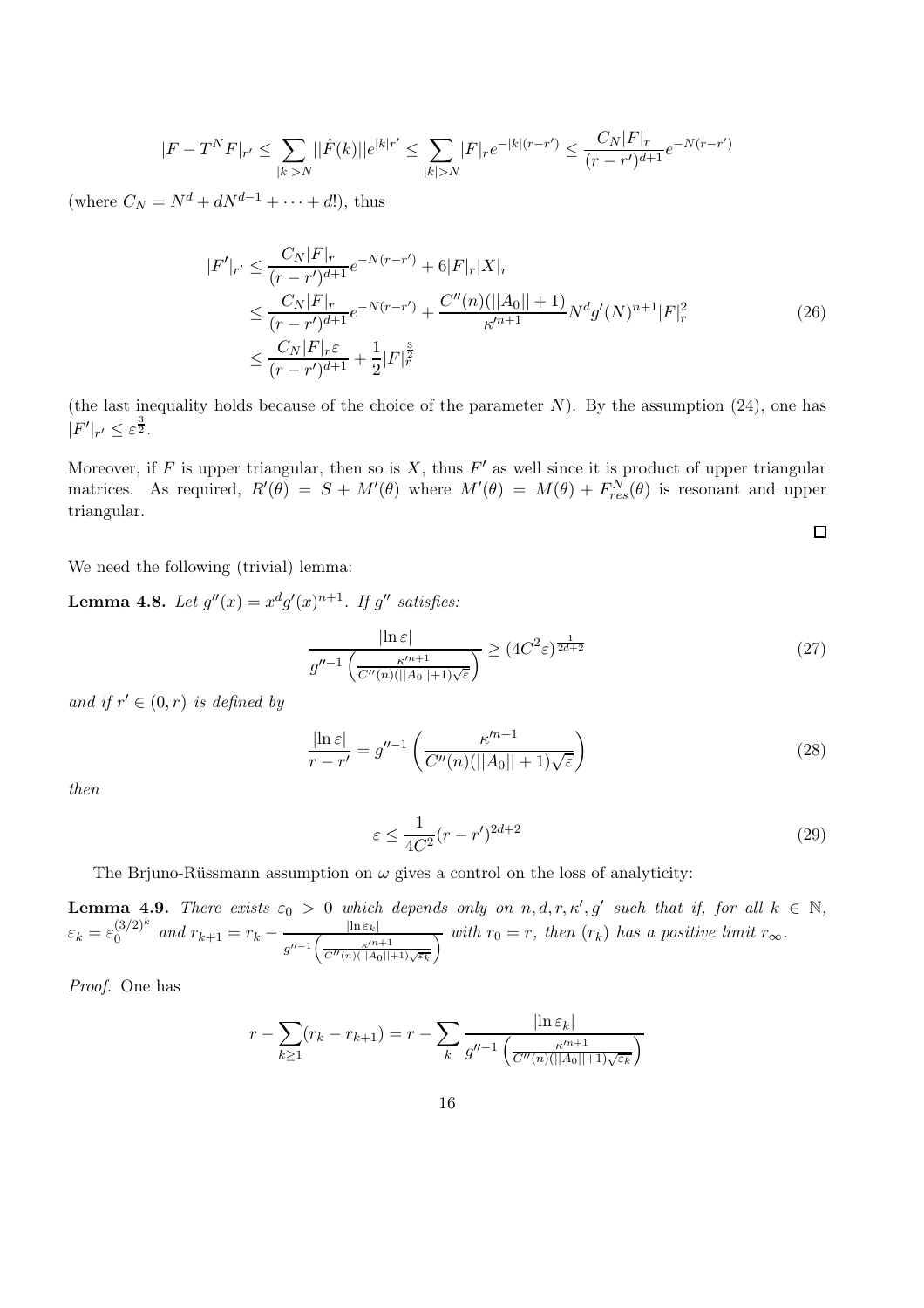and by the change of variables  $g''(Y) = \frac{\kappa'^{n+1}}{C''(n)(\Vert A_0 \Vert)}$  $\frac{\kappa^{n+1}}{C''(n)(||A_0||+1)\sqrt{\varepsilon_k}},$ 

$$
r - \sum_{k \ge 1} (r_k - r_{k+1}) \ge r - \int_{g''^{-1} \left( \frac{\kappa'^{n+1}}{C''(n)(||A_0|| + 1)\sqrt{\epsilon_0}} \right)}^{\infty} \frac{C \ln g''(Y)}{Y} dY
$$

where  $C = \frac{2\sqrt{\varepsilon_0}}{\ln \varepsilon_0}$  $\frac{2\sqrt{\epsilon_0}}{\ln \epsilon_0}$ . Therefore  $r_{\infty} > 0$  if  $\epsilon_0$  is small enough as a function of  $r, g'', \kappa', n, A_0$ .

#### 4.2 Proof of theorem 4.1

Let us define the following sequences: for all  $k \in \mathbb{N}$ ,

$$
\varepsilon_k=\varepsilon_0^{(\frac{3}{2})^k}
$$

$$
r_{k+1} = r_k - \frac{|\ln \varepsilon_k|}{g''^{-1} \left(\frac{\kappa'^{n+1}}{C''(n)(||A_0||+1)\sqrt{\varepsilon_k}}\right)}
$$

(by Lemma 4.9,  $r_k$  has a positive limit). Let  $N_k$  be defined by the relation

$$
\frac{1}{2}\varepsilon_k^{-\frac{1}{2}} = \frac{C''(n)(||A_0|| + 1)}{\kappa^{m+1}} N_k^d g'(N_k)^{n+1}
$$

The assumption (27) of Lemma 4.8 is satisfied, thus one can apply Proposition 4.7. Applying Proposition 4.7 with R is the constant map equal to  $S + N$ , one obtains  $Z \in C_{r_1}^{\omega}$  conjugating  $R + F$  to  $R_1 + F_1$ where

- $|F_1|_{r_1} \leq \varepsilon_1$ ,
- $R_1$  is resonant,  $R_1(\theta) = S + M_1(\theta)$  where  $M_1(\theta)$  is upper triangular,
- $F_1$  is upper triangular.
- $|Z I|_{r_1} \leq \sqrt{\varepsilon_1}.$

Now suppose, by induction, that  $A_0 + F$  is conjugated by  $Z_k \in C_{r_k}^{\omega}$  to  $R_k + F_k$  with the properties

- $|F_k|_{r_k} \leq \varepsilon_k$ ,
- $R_k(\theta) = S + M_k(\theta)$ , where  $M_k$  is resonant with upper triangular values,
- $F_k$  has upper triangular values,
- $|Z_k I|_{r_k} \leq 2 \sum_{l=1}^k \sqrt{\varepsilon_l}.$

Then applying again Proposition 4.7 (by means of Lemma 4.8), one has  $Z_{k+1} \in C_{r_{k+1}}^{\omega}$  conjugating  $A_0 + F$  to  $R_{k+1} + F_{k+1}$  with

- $|F_{k+1}|_{r_{k+1}} \leq \varepsilon_{k+1},$
- $R_{k+1}(\theta) = S + M_{k+1}(\theta)$ , where  $M_{k+1}$  is resonant with upper triangular values,

 $\Box$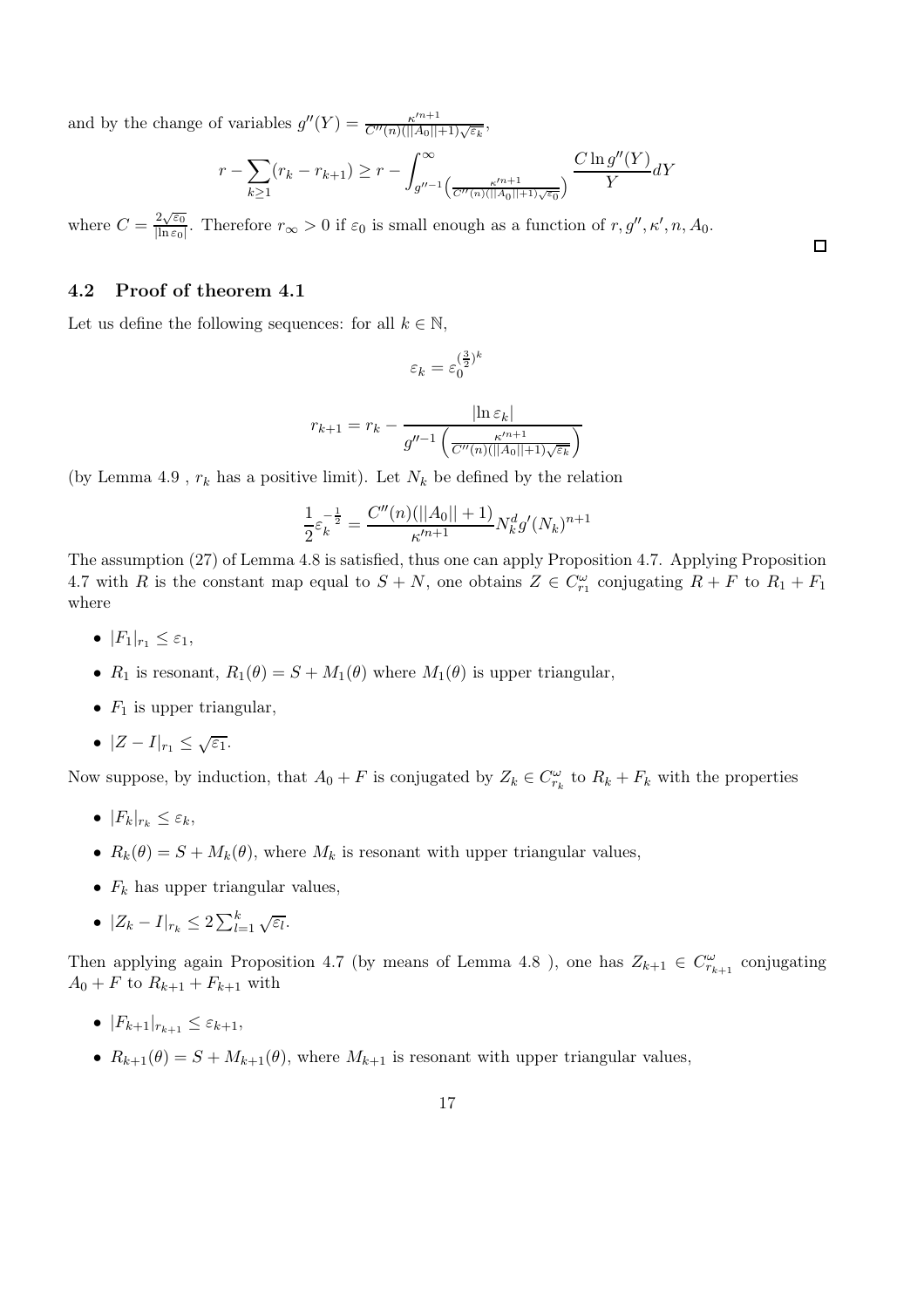- $F_{k+1}$  has upper triangular values,
- $|Z_{k+1} I|_{r_{k+1}} \leq 2 \sum_{l=1}^{k+1} \sqrt{\varepsilon_l}.$

Thus, for all  $k \in \mathbb{N}$ , the system  $A_0 + F$  is conjugated, in  $C_{\frac{r}{2}}^{\omega}$ , to  $R_k + F_k$ , where where  $R_k$  is resonant,  $|F_k|_{\frac{r}{2}} \leq \varepsilon_k$ , and  $|Z_k - I|_{r_k} \leq 2$ .

By Lemma 4.9,  $r_k$  has a strictly positive limit  $r_{\infty}$ . Let  $R_{\infty}$  be a limit point, in  $C_{r_{\infty}}^{\omega}$ , of  $(R_k)_{k\in\mathbb{N}}$  (thus  $R_{\infty}$  is a resonant map); let  $(k_l)$  be a sequence such that  $R_{k_l}$  tends to  $R_{\infty}$ , and let  $Z_{\infty}$  be a limit point, in  $C_{r_{\infty}}^{\omega}$ , of the subsequence  $Z_{k_l}$ . Then  $\partial_{\omega} Z_{\infty} = (A_0 + F)Z_{\infty} - Z_{\infty}R_{\infty}$ .

### $\Box$

## 5 Analytic reduction of a strongly commuting perturbation

**Definition 5.1.** Let  $F \in C_r^{\omega}$ ; F is strongly commuting if for all equivalence classes  $v, v' \in \mathbb{Z}^d/\sim$ , one has  $[F_{\langle v \rangle}, F_{\langle v' \rangle}] = 0.$ 

The aim of this section is to prove the following:

**Theorem 5.2.** Let  $F \in C_r^{\omega}$  be strongly commuting. Assume that there exists  $C > 0, 0 < R < r$  such that for all  $k \in \mathbb{Z}^d$  with  $\langle k, \omega \rangle \neq 0$ ,

$$
|\langle k, \omega \rangle| \ge C e^{-|k|R} \tag{30}
$$

Then the system with coefficient matrix  $F$  is analytically reducible to a resonant system.

Proof. The solution can be written as

$$
X(t,\theta) = \exp\left(\int_0^t F(\theta + s\omega)ds\right) X(0,\theta)
$$

The strong commutation assumption implies that the solution of the initial system can be directly computed and written in a reduced form:

$$
X(t,\theta) = e^{tF_{res}(\theta)} \prod_{\langle v \rangle \in \mathbb{Z}^d/\sim, \langle v, \omega \rangle \neq 0} \exp\left(\frac{e^{it\langle v, \omega \rangle} - 1}{i\langle v, \omega \rangle} \sum_{k \in \mathbb{Z}^d, k \in \langle v \rangle} \hat{F}_k e^{i\langle k, \theta \rangle}\right)
$$
  

$$
= e^{tF_{res}(\theta)} \prod_{\langle v \rangle \in \mathbb{Z}^d/\sim, \langle v, \omega \rangle \neq 0} \exp\left(\frac{e^{it\langle v, \omega \rangle} - 1}{i\langle v, \omega \rangle} F_{\langle v \rangle}(\theta)\right)
$$
  

$$
= Z(\theta + t\omega) e^{tF_{res}(\theta)} Z(\theta)^{-1}
$$
 (31)

where  $Z(\theta) = \prod_{\langle v,\omega \rangle \neq 0} \exp \left( \frac{F_{\langle v \rangle}(\theta)}{i \langle v,\omega \rangle} \right)$  $i\langle v,\omega\rangle$ ). Thus we seek an arithmetical condition on  $\omega$  under which Z is analytic. This will hold if the function

$$
Y(\theta) := \sum_{\langle v,\omega\rangle \neq 0} \frac{F_{\langle v\rangle}(\theta)}{i\langle v,\omega\rangle}
$$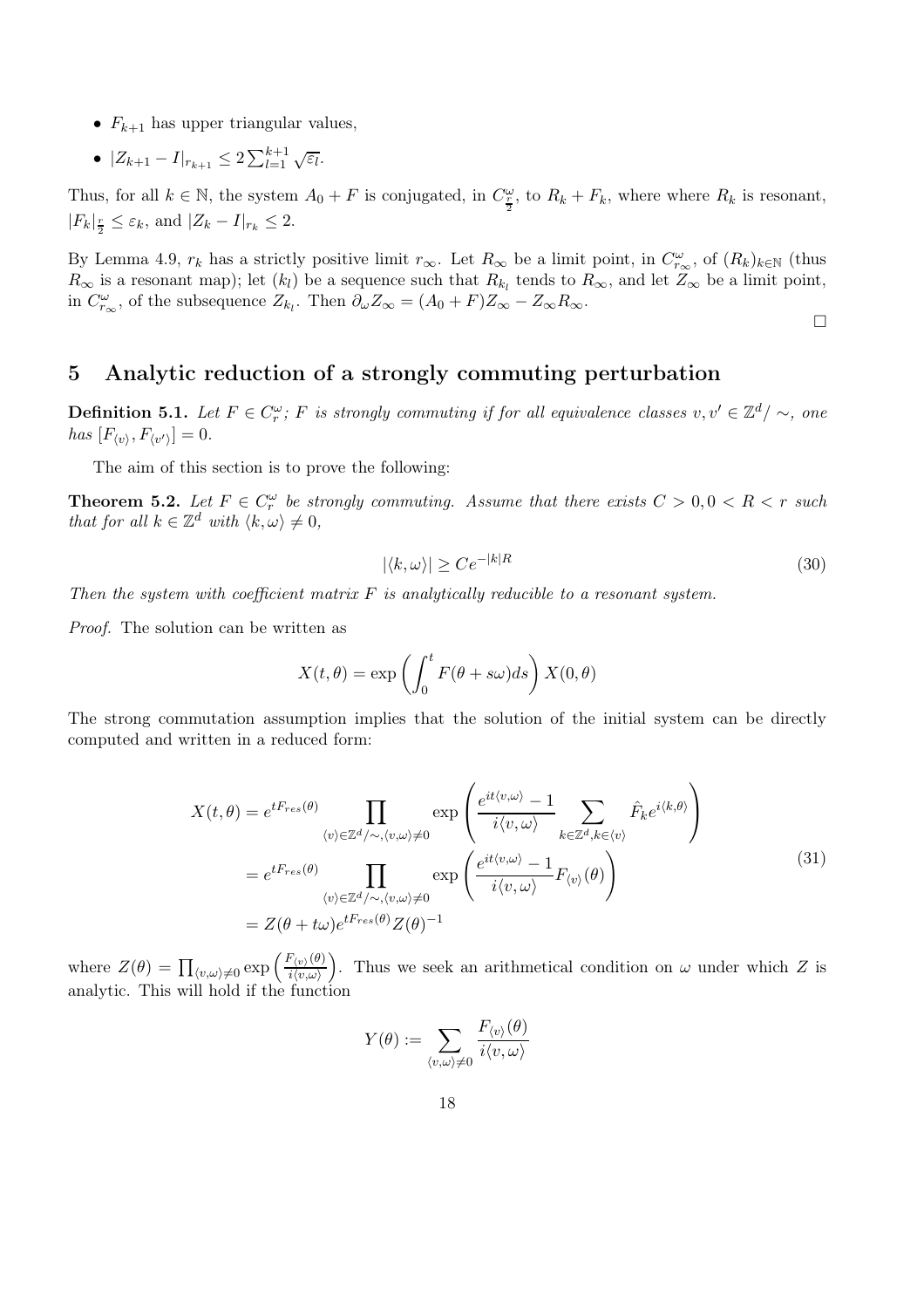is itself analytic. Now

$$
Y(\theta) = \sum_{k \in \mathbb{Z}^d, \langle k, \omega \rangle \neq 0} \frac{\hat{F}(k)e^{i\langle k, \theta \rangle}}{i\langle k, \omega \rangle}
$$

thus  $\hat{Y}(k) = \frac{\hat{F}(k)}{i \langle k, \omega \rangle}$  if  $\langle k, \omega \rangle \neq 0$ . Therefore Y is  $C_{r'}^{\omega}$ -analytic if there is  $C > 0$  such that for all k with  $\langle k, \omega \rangle \neq 0,$ 

$$
||\hat{Y}(k)|| \le Ce^{-|k|r'|}
$$

which holds if

$$
|F|_{r}e^{-|k|(r-r')}\leq C|\langle k,\omega\rangle|.
$$

Now this holds if  $\omega$  satisfies the condition (30) with  $R \leq r - r'$ .

### 6 Preservation of Lie structures

Assuming that the initial system takes its values in a Lie algebra  $\mathfrak{g}$  among  $q l(n, \mathbb{R})$ ,  $sl(n, \mathbb{C})$  or  $sp(n, \mathbb{R})$ (for  $n$  even), a slight modification of the proofs will make the reduced system have its values in the same Lie algebra and the reducing transformation have its values in the corresponding Lie group G.

Firstly, notice that the homological equations (8) and (20) have a solution in the Lie algebra where the coefficients  $A, R$  and F have their values. This was used in [Cha13] (Proposition 2.8) in the non resonant case and works identically even if the frequency vector  $\omega$  is resonant, since by construction the solution is unique (since resonances are removed from the right-hand side of the homological equation). This comes from the fact that the Lie algebras considered here are defined by an equation of the form  $L(F) = 0$ , where L is a linear operator on matrices, and such that for all X, whenever A is in the Lie algebra, either  $L([A, X]) = 0$  (for instance if L is the trace operator) or  $L([A, X]) = [A, L(X)]$  (for instance if  $L(X) = J(X^*J + JX)$  where  $J =$  $\begin{pmatrix} 0 & -I \end{pmatrix}$  $I \quad 0$  $\overline{ }$ ).

Then one has to define a change of variables which takes its values in the Lie group. The change of variables defined above was  $I + X$ , one would have to take  $exp(X)$  instead. Since, at the first order,  $I + X$  and  $\exp(X)$  coincide, the difference in the estimates will be quadratic, thus the new estimates will change only by a universal constant and will not prevent the convergence of the KAM scheme.

Also, the structure will be preserved by integration in the proofs of Proposition 3.2 and Theorem 5.2: integration preserves the zero trace property, commutes with the operator  $X \mapsto X^*J + JX$  and preserves the space of integrable real functions.

Therefore, Theorem 3.2 can be restated as follows:

**Theorem 6.1.** Assume that  $\omega$  is very weak with exponent  $R > 0$  and that the eigenvalues of  $A_0$  have distinct real parts. Let  $r > R$ . Let  $A = A_0 + a$  be a  $C_r^{\omega}$ -analytic cocycle (1) with values in  $\mathfrak g$  where a is

 $\Box$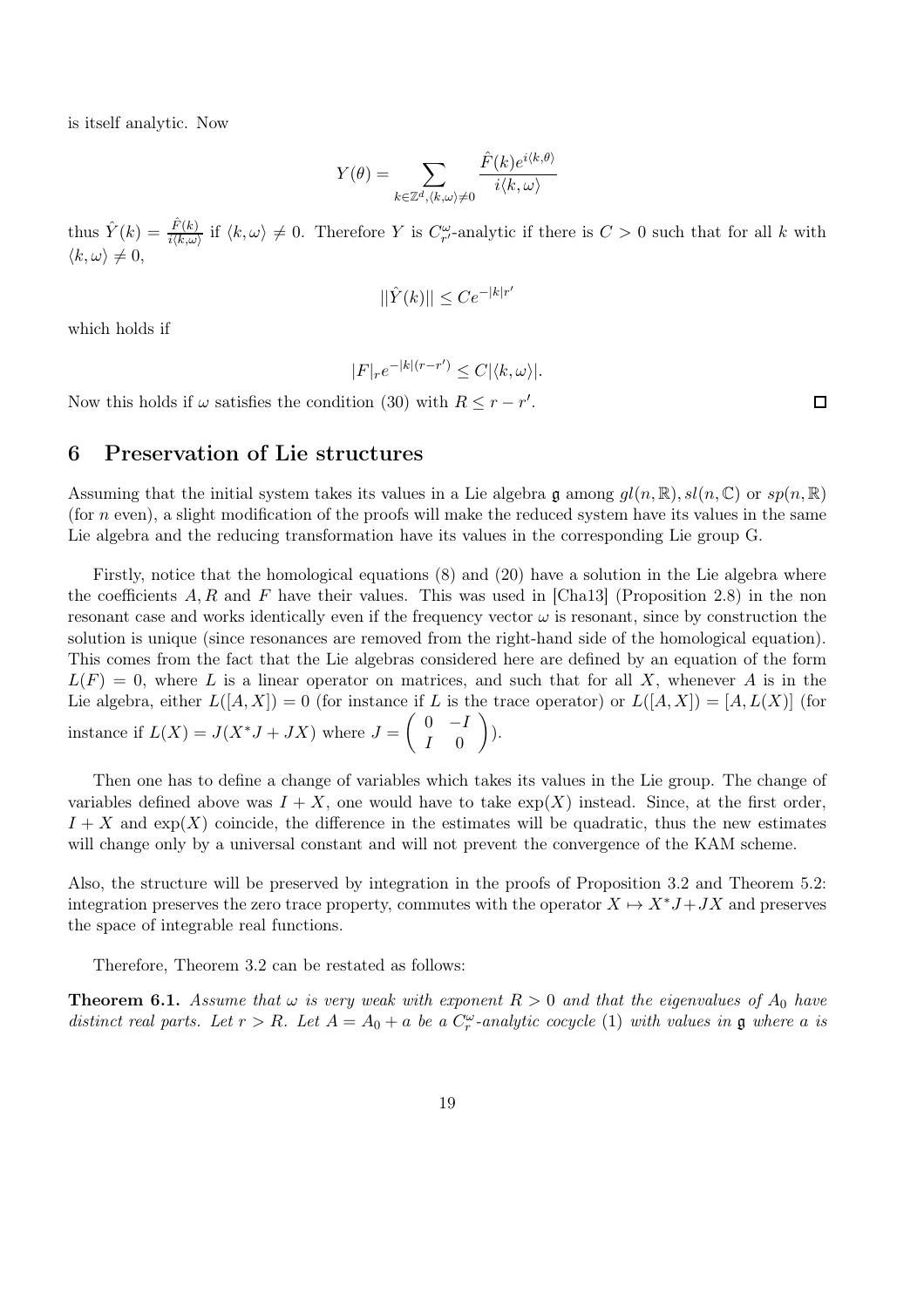a zero-mean valued function satisfying  $|a|_r \leq \varepsilon_0(n, A_0)$ . Then there exists a convergent transformation with values in  $G$  conjugating  $(1)$  to a normal form in a neighborhood of the torus:

$$
NF = \omega \frac{\partial}{\partial \theta} + D_{res}(\theta) x \frac{\partial}{\partial x}.
$$

where  $D_{res}$  is a resonant diagonal matrix valued function with values in  $\mathfrak{g}$ .

and Theorem 5.2 becomes the following:

**Theorem 6.2.** Assume that  $\omega$  is very weak with exponent R. Let  $r > R$ . Let  $A_0 \in \mathfrak{g}$ . Let  $F \in C_r^{\omega}$  be  $\mathfrak{g}\text{-}valued$ , strongly commuting and such that for all  $v, \theta$ ,  $[A_0, F_{\langle v \rangle}(\theta)] = 0$ . There exists  $C(A_0, n)$  such that if  $|F|_r \leq C$ , then the system  $A_0 + F$  is reducible, by a G-valued transformation, to a resonant system  $A_{\infty}(\theta)$  which commutes with  $A_0$  and has its values in g.

In Section 4, it was assumed that the constant part  $A_0$  was in a Jordan normal form and it was said that this assumption is not restrictive. In order to remain in  $gl(n,\mathbb{R})$ , however, two more arguments are needed.

First of all, the Lie structure can slightly affect the way Lemma 4.5 is applied. Indeed, if  $S + N$  is the Jordan normal form of a real matrix, one will have to preserve the pairs of eigenvalues which are complex conjugate, and therefore it will be necessary to double the period. While doubling the period, new resonances might appear, namely  $\langle k, \omega \rangle$  with  $k \in \frac{1}{2}$  $\frac{1}{2}\mathbb{Z}^d$ . However, after doubling the period a finite number of times (at most  $n-1$  times), all resonances will be deleted. So we will find the transformation not defined on the original torus but rather on a  $2^{n-1}$  covering.

While preserving the real structure, this way of eliminating the resonances also produces a transformation with determinant 1, thus the structure of  $SL(n,\mathbb{R})$  is also preserved.

On the other hand, let P be such that  $A_0 = P(S+N)P^{-1}$  where S is diagonal and N is nilpotent. Assume that  $PRP^{-1}$  and  $PFP^{-1}$  are real valued. If X is solution of (20), then  $PXP^{-1}$  is solution of  $\partial_{\omega} P X P^{-1} = [PRP^{-1}, P X P^{-1}] + PT^N F_{nr} P^{-1}$ , thus it is real. The change of variables  $Pe^X P^{-1}$  is thus also real, and its iteration is real (recall that taking  $e^X$  instead of  $I + X$  does not essentially change the estimates). The estimates are not changed except by the constant  $||P^{-1}|| \cdot ||P||$  since the change of basis is unchanged through the iteration. Finally, the system with constant part  $A_0$  can be reduced by a real-valued change of variables, and the reduced system is then automatically real.

Moreover, the trace is invariant by matrix conjugation. Thus, Theorem 4.1 can be restated as follows:

**Theorem 6.3.** Let  $\mathfrak{g} = gl(n, \mathbb{R})$  or  $\mathfrak{g} = sl(n, \mathbb{R})$ . Let  $A_0 = P(S + M)P^{-1} \in \mathfrak{g}$  where  $S = \text{diag}(\lambda_j)$  is diagonal, M is nilpotent and upper triangular, and  $[M, S] = 0$ . Let  $F \in C_r^{\omega}(\mathbb{T}^d, \mathfrak{g})$  be such that  $P^{-1}FF$ is upper triangular valued. Assume that S is Melnikov and that  $|F|_r \leq \varepsilon_0(n, d, \kappa', g', A_0, r)$ . Then there exists an  $r_{\infty} > 0$  and a  $Z_{\infty} \in C_{r_{\infty}}^{\omega}(2^{n-1} \mathbb{T}^d, G)$  and a resonant  $R_{\infty} \in C_{r_{\infty}}^{\omega}(2^{n-1} \mathbb{T}^d, G)$ , such that  $P^{-1}RP$ has upper triangular values and such that  $\partial_{\omega}Z_{\infty} = (A_0 + F)Z_{\infty} - Z_{\infty}R_{\infty}$ .